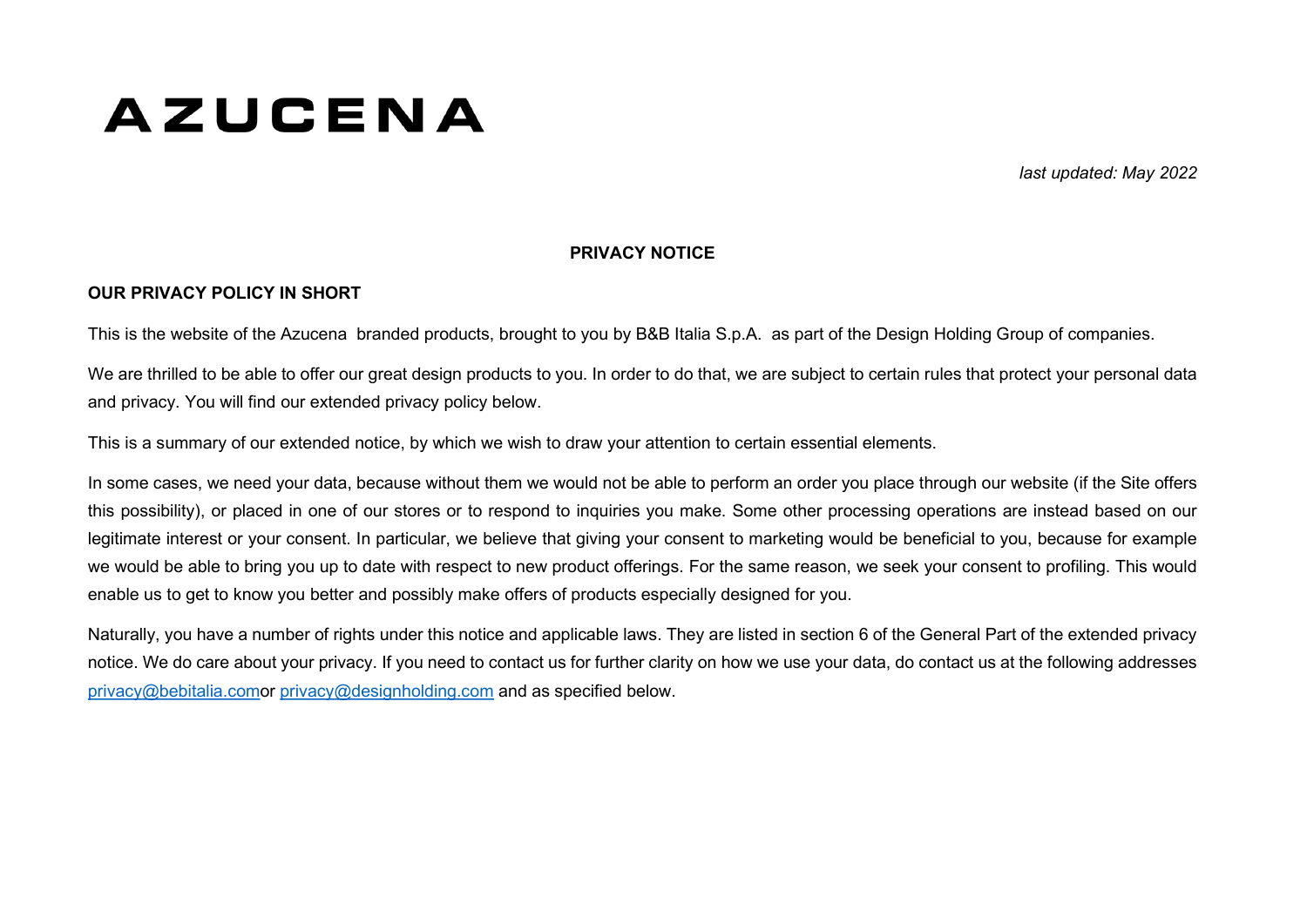## EXTENDED PRIVACY NOTICE

This privacy notice ("Notice") describes how the companies B&B Italia S.p.A. ("B&B"). Design Holding S.p.A. ("Design Holding") and the other companies of the Design Holding Group (the "Group") may process your personal data collected through www.azucena.it website being it transactional (if applicable) or not (the "Site"), and possibly (if existing) in physical stores (the "Store") or on any other occasion in which you may deal with us.

This Notice further describes how the Design Holding and the Design Holding Group companies may further process your personal data for certain jointly controlled marketing purposes and profiling purposes.

In this Notice:

- "Design Holding Group" or "Group" means each and all of the following companies: Design Holding S.p.A., Flos S.p.A., International Design Group S.p.A., B&B Italia S.p.A., Louis Poulsen A/S, FF Design Design S.p.A. and their respective subsidiaries as listed below. This list can be updated from time to time to the extent that new companies become part of the Group or current companies exit;
- "us", "we" or "our" means B&B. Design Holding and the Joint Controllers, as specified below:
- "vou" or "vour" refers to the natural or legal person, as the case may be, that purchases the Products through the Site or in Store, that use a service offered by B&B or visit one of our official website or store.

In this Notice you can find the following information in detail:

- 1. CONTROLLERS
- 2. HOW YOUR PERSONAL DATA ARE PROCESSED
- 3. PROCESSING ACTIVITIES
- I. PURCHASES ON THE TRANSACTIONAL SITE
- II. REGISTRATION ON THE TRANSACTIONAL AND NON-TRANSACTIONAL SITE
- III. WHEN YOU CONTACT US THROUGH OUR TRANSACTIONAL AND NON-TRANSACTIONAL SITE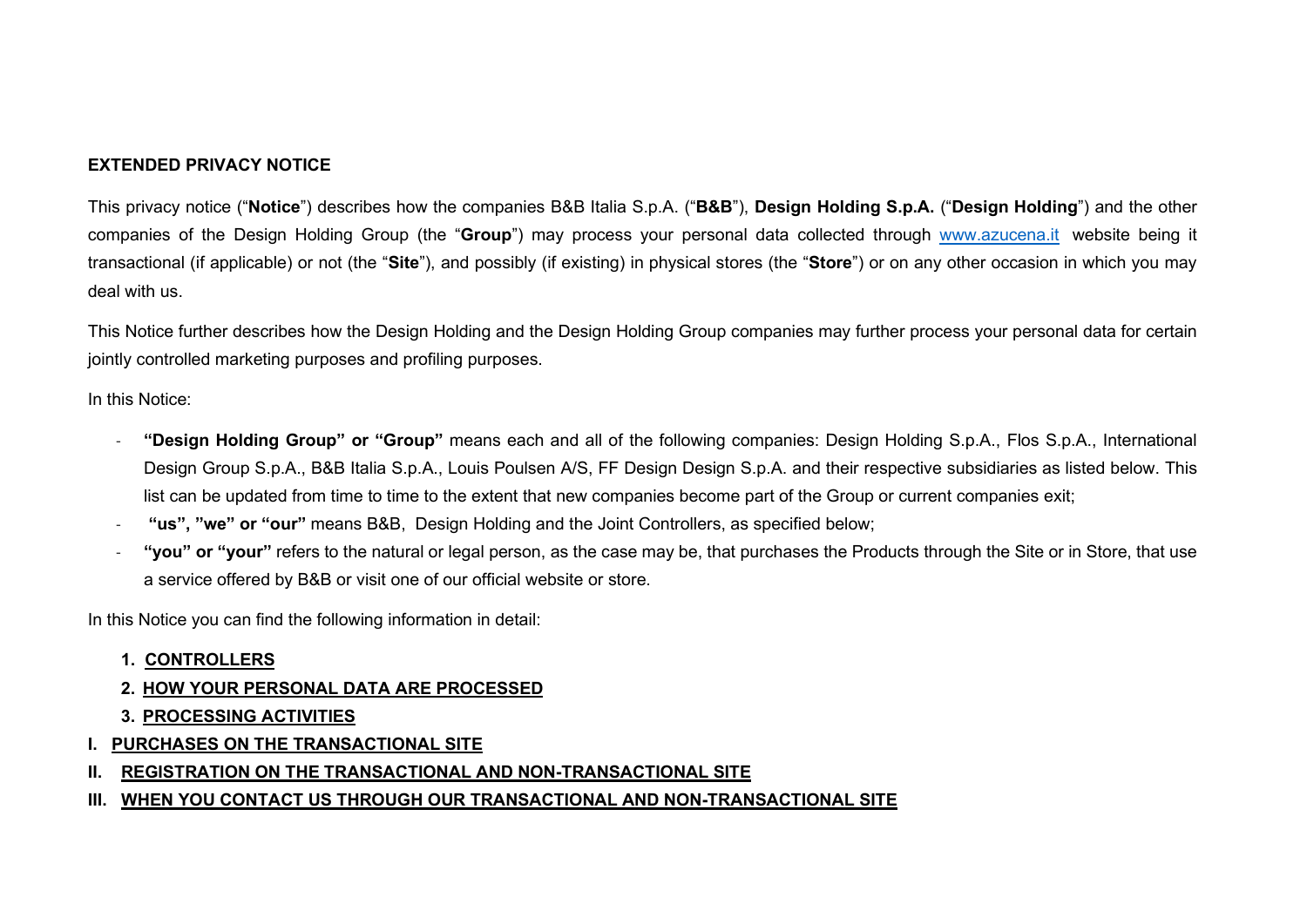- IV. PURCHASE IN OUR PHYSICAL RETAIL STORES
- V. MARKETING ACTIVITIES RELATING TO SIMILAR PRODUCTS
- VI. B2C MARKETING AND PROFILING ACTIVITIES
- VII. B2B MARKETING AND PROFILING ACTIVITIES
- VIII. PLUG-INS AND INTERACTIONS WITH SOCIAL NETWORKS
- IX. BROWSING DATA AND COOKIES
- X. ADMINISTRATIVE AND SECURITY PURPOSES
- XI. WHEN YOU DIRECTLY CONTACT THE CONTROLLERS
- XII. COMPLY WITH LEGAL OBLIGATIONS AND EXERCISE OF RIGHTS BEFORE COMPETENT AUTHORITIES
	- 4. WHO YOUR PERSONAL MAY BE DISCLOSED TO
	- 5. TRANSFER OF PERSONAL DATA OUTSIDE THE EEA
	- 6. YOUR RIGHTS
	- 7. CHANGES TO THIS NOTICE
	- 8. HOW TO CONTACT THE CONTROLLER
	- 9. HOW TO EXERCISE YOUR RIGHTS

Protection and privacy of your personal data are a priority for us. This Notice is constantly updated. The head of this Notice shows the latest update date. We invite you to constantly check the Notice to be informed about any updates, provided that as it concerns the list of companies part of the Design Holding Group, the relevant update might occur at later than the actual variation of the Group's composition, due to technical and organizational reasons.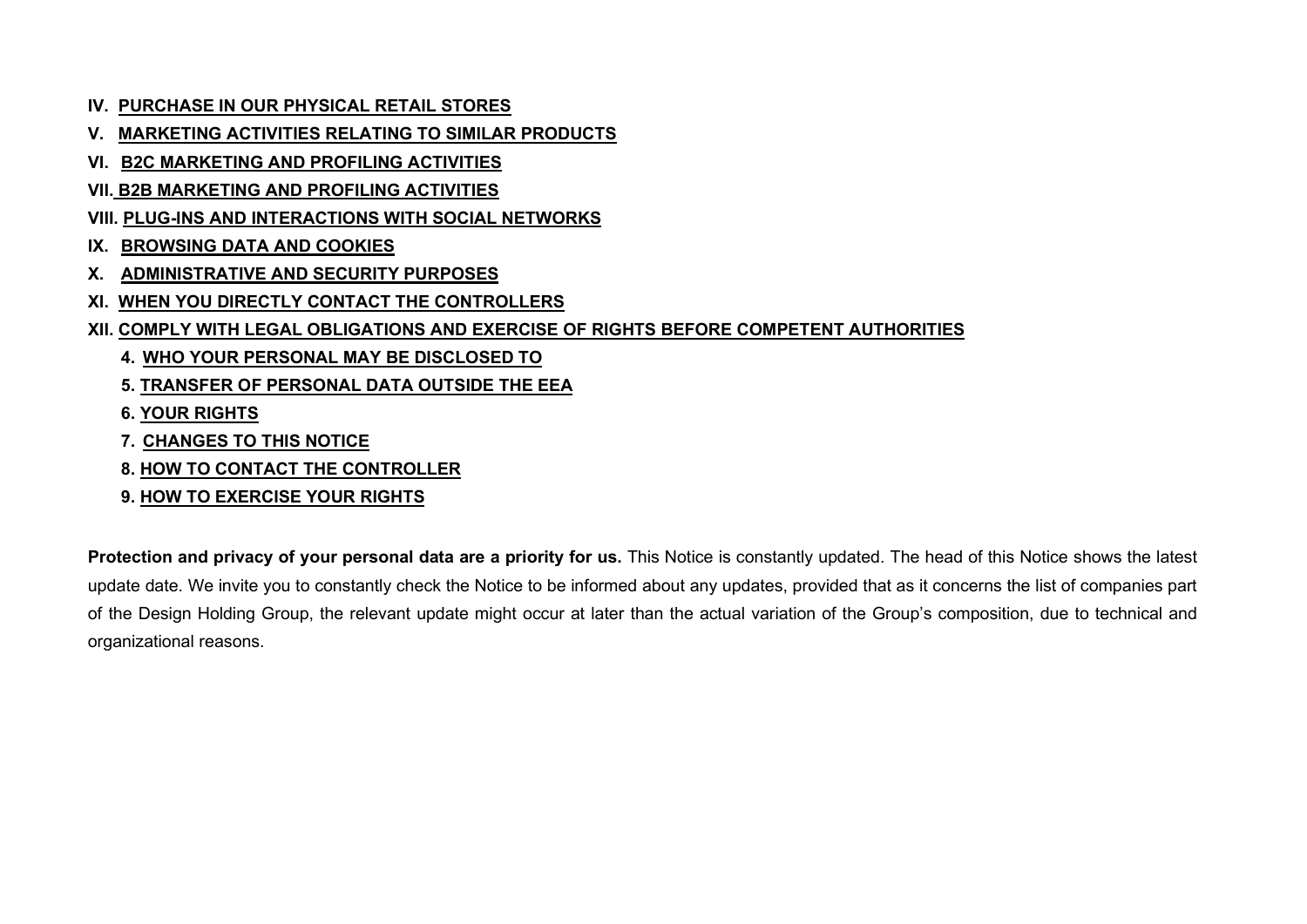#### 1. CONTROLLERS

Under this notice, three different types of data controllers are envisaged with respect to different types of processing.

In particular, for the processing operations that are related to you interacting with us as a consumer, that is when you purchase our products or deal with us for your own needs as an end user, B&B Italia S.p.A. will qualify as sole controller when it processes personal data for the purposes of performing contracts you are a party to or to respond to your queries, whereas with your consent **B&B** and **Design Holding** will process your data as joint controllers for marketing and profiling purposes ("B2C Marketing and Profiling Processing Activities").

When you qualify as an employee, collaborator, representative, owner or account in any capacity of our business customers or contacts (such as companies, professional firms and self-standing professionals), B&B Italia S.p.A. will qualify as sole controller when it processes personal data for the purposes of performing contracts you are a party to or to respond to your queries, whereas with your consent all the Group companies will process your data as joint controllers under the law, in order to make B2B marketing propositions embracing our Group's full potential of product offerings designed on your needs and possibly carry out profiling in order to tailor our Group's offerings to your preferences ("B2B Marketing and Profiling Processing Activities").

Finally, for administrative and security purposes your data will be stored in the Group CRM by Design Holding S.p.A.

The details of who does what follow below.

#### 1.1. Autonomous data controller

With regard to the Processing Activities referred to in paragraph I, II, III, IV, V of this Notice, the following company shall act as autonomous controller pursuant to Article 4(7) GDPR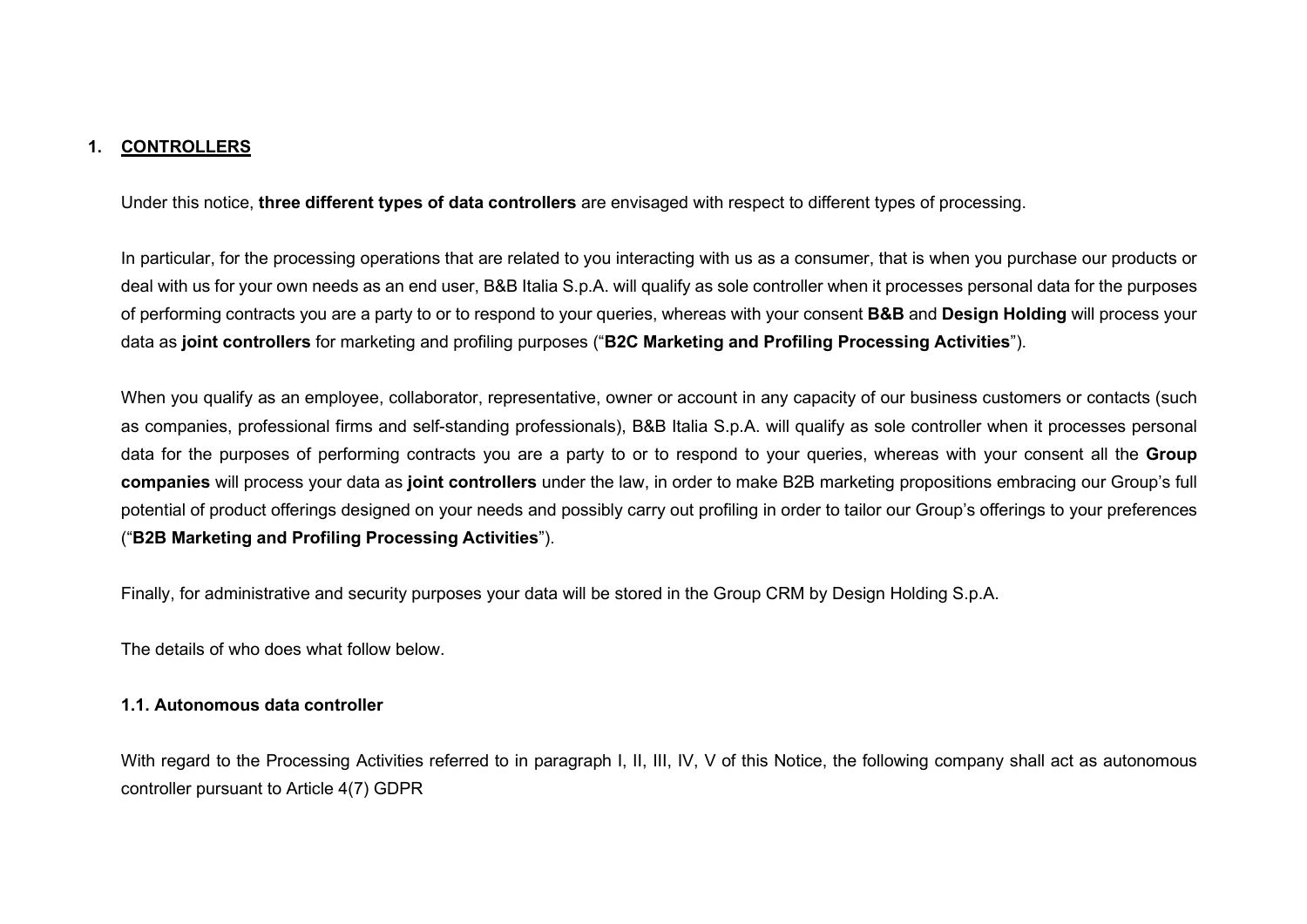• B&B Italia S.p.A. with registered office in Via Manzoni. 38, 20121. Milan and administrative office at Strada Provinciale 32, No. 15 -22060 Novedrate (Como)

#### 1.2 Joint Controllers for B2C and B2B Marketing and Profiling Processing Activities

The companies of the Group will act under a joint controllership agreement pursuant to Article 26 GDPR, under which they determine together the means and purposes of the processing operations relating to B2B and B2C Joint Marketing and Profiling Activities, performed with your consent by using your personal data collected through this Site or in Store and/or when you make contacts with us on occasion of purchases made through our transactional Site or in Store and/or because you have provided us with your data upon making inquiries or otherwise by getting in touch with us, including on occasions of visits to shops and stores managed by the Group companies or by third parties on their behalf.

#### With regard to the B2C Processing Activities referred to in paragraph VI of this Notice, the following company shall act as joint controllers:

- B&B Italia S.p.A. with registered office in Via Manzoni, 38, 20121, Milan and administrative office at Strada Provinciale 32, No. 15 -22060 Novedrate (Como)
- Design Holding S.p.A. with registered office in Via Alessandro Manzoni, 38, 20121, Milan (Italy)

#### With regard to the B2B Processing Activities the Group companies act as joint controllers are described in paragraph VII of this Notice.

The joint controllers members of the Group (collectively the "**Joint Controllers**") are currently the following companies:

- Design Holding S.p.A., with registered office at Via Alessandro Manzoni, 38, 20121, Milano (Italy)
- International Design Group S.p.A. with registered office at Via Alessandro Manzoni, 38, 20121, Milano (Italy)
- Flos S.p.A. with registered office at Via Angelo Faini, 2 25073 Bovezzo (Brescia)
- B&B Italia S.p.A., with registered office at Via Durini 14, 20122, Milano (Italy)
- Louis Poulsen A/S, with registered office at Kuglegårdsvej 19-23, DK-1434, Copenhagen (Denmark)
- D Studio Copenhagen ApS, with registered office at Kuglegårdsvej 13, DK-1434, Copenhagen (Denmark)
- Fashion Furniture Design S.p.A. with registered office at Via Alessandro Manzoni, 38, 20121, Milano (Italy)
- The following affiliates of Flos S.p.A.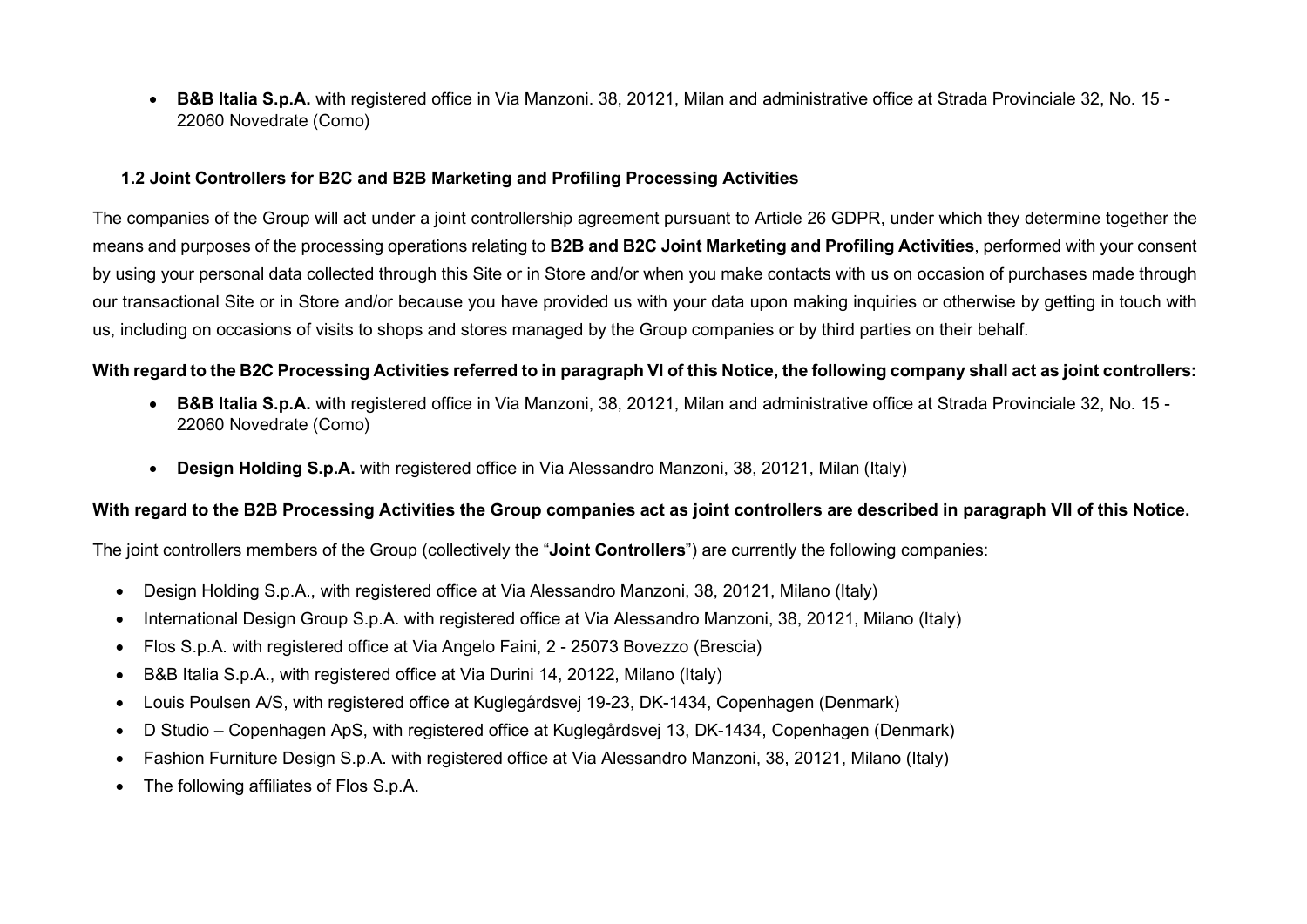| <b>ARES SRL</b>                               | Via dell'Artigianato, 24 -20881 Bernareggio 8 (MB)                                          |
|-----------------------------------------------|---------------------------------------------------------------------------------------------|
| <b>FLOS BESPOKE SRL</b>                       | Via Alcide De Gasperi, 2 - 25060 Collebeato (BS)                                            |
| ANTARES ILUMINACIÓN SAU                       | Calle Mallorca n. 1 - Polígono Industrial de Reva, Riba-roja de Túria - 46394 Valencia (ES) |
| <b>FLOS BENELUX NV</b>                        | BDC/ESPLANADE 1 Bus 95 - 1020 Brussel (BE)                                                  |
| <b>FLOS FRANCE SAS</b>                        | 20-22 Passage Dauphine - 75006- Paris (FR)                                                  |
| <b>FLOS GMBH</b>                              | Obermünsterstr. 18 - 93047 Regensburg (DE)                                                  |
| <b>FLOS BV</b>                                | Cruquiusweg 109 S - 1019 AG Amsterdam (NL)                                                  |
| <b>FLOS SCANDINAVIA AS</b>                    | Sydhavnsgade 28 - 2450 Koebenhavn (DK)                                                      |
| <b>FLOS SVERIGE AB</b>                        | Lützengatan 1 - 115 20 Stockholm (SW)                                                       |
| <b>FLOS NORGE AS</b>                          | Sjolyst Plass 4 - 0278 Oslo (NO)                                                            |
| <b>FLOS UK LTD</b>                            | Crown Chambers, Princes Street, Harrogate, North Yorkshire - HG1 1NJ (GB)                   |
| The following affiliates of Louis Poulsen A/S |                                                                                             |
| <b>Luminous Designs Investment ApS</b>        | Kuglegårdsvej 19 - 1434 Copenhagen (Denmark)                                                |
| Louis Poulsen Germany GmbH                    | Liesegangstrasse 17 D-40211 Düsseldorf - Postfach 190136 D-40111 Düsseldorf<br>(Germany)    |
| Louis Poulsen Sweden AB                       | Box 23013 S-104 35 Stockholm (Sweden)                                                       |
| Louis Poulsen Norway AS                       | Lysaker Brygge 37/39 N-1366 Lysaker (Norway)                                                |
| Louis Poulsen Finland Oy                      | Kyllikinportti 2 FIN-00240 Helsinki (Finland)                                               |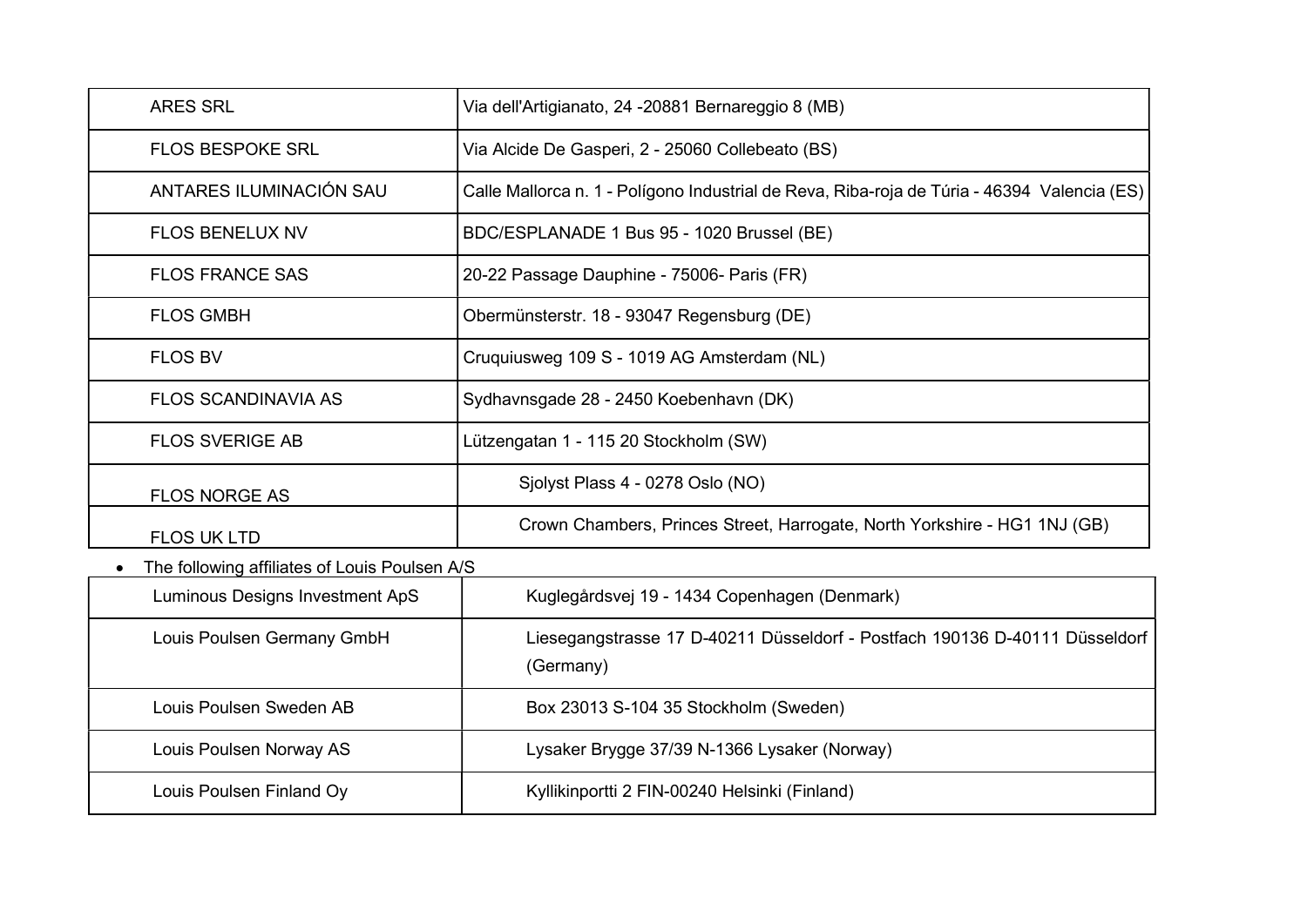| Louis Poulsen Japan Ltd.                                    | AXIS Building 3F Minato-ku - Tokyo Japan 106-0032                           |  |  |
|-------------------------------------------------------------|-----------------------------------------------------------------------------|--|--|
| Louis Poulsen Switzerland AG                                | Töpferstrasse 5 - CH-6004 Lucerne (Switzerland)                             |  |  |
| Louis Poulsen Holland BV                                    | Dorpsstraat 18 - 1431 CD Aalsmeer Postbus 375 - 430 AJ Aalsmeer (Nederland) |  |  |
| The following affiliates of B&B Italia S.p.A.               |                                                                             |  |  |
| Arc Linea Arredamento Spa                                   | Viale Pasubio 70, Caldogno, Italia                                          |  |  |
| <b>B&amp;B Italia London Ltd</b>                            | 250 Brompton Road, Cross SW3 2AS, London (UK)                               |  |  |
| <b>B&amp;B Italia München GmbH</b>                          | Maximilianplatz 21, Munich (Germany)                                        |  |  |
| B&B Italia Paris S.à.r.l.                                   | 3 Rue du Colonel Moll, 75017 Paris (France)                                 |  |  |
| <b>B&amp;B Italia Contract France sas</b>                   | 33 Rue Galilee, 75116, Paris (France)                                       |  |  |
| The following affiliates of Fashion Furniture Design S.p.A. |                                                                             |  |  |
|                                                             |                                                                             |  |  |

Fashion Furniture Design UK limited 3rd Floor, Palladium House, London, W1F 7LD, (UK)

Changes to Group's structure should be expected. Although we will seek to update this notice accordingly, such update might be delayed.

The essence of the joint controllership agreement entered into by the companies of the Group can be consulted at the end of this privacy policy.

## 1.3 Autonomous data controller for administrative and security purposes

With regard to the processing operations referred to in paragraph of X this Notice, relating to both B2B and B2C processing activities, the following company shall act as autonomous controller pursuant to Article 4(7) GDPR

• Design Holding S.p.A. with registered office in Via Alessandro Manzoni, 38, 20121, Milan (Italy)

## 2. HOW YOUR PERSONAL DATA ARE PROCESSED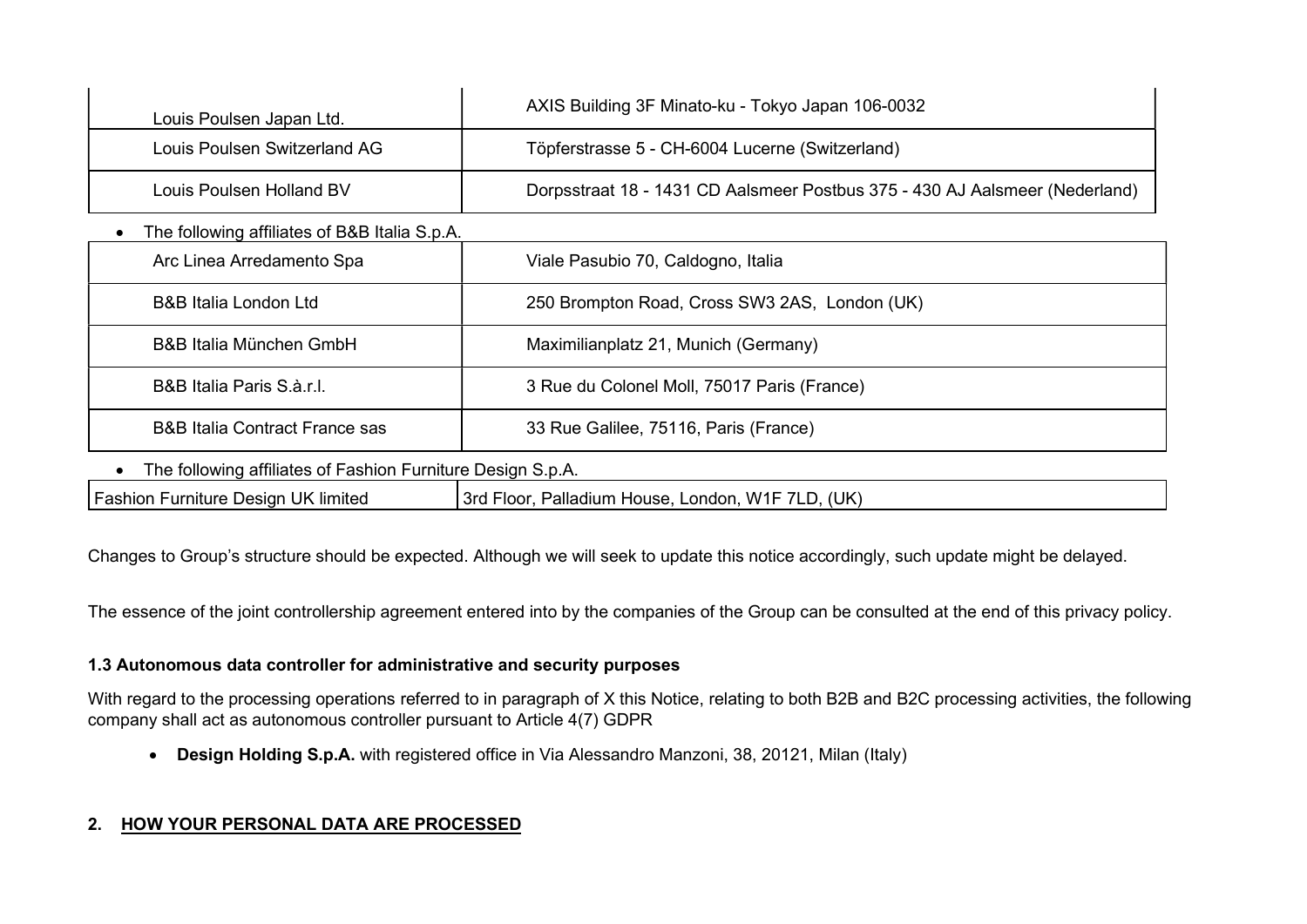Your personal data are processed through computer, automated and/or manual means in compliance with the principles of lawfulness, fairness, transparency, accuracy, integrity, data minimization and purposes and storage limitation, as well as in accordance with the provisions of the GDPR and applicable legislation on the protection of personal data. Personal data are collected, elaborated, transferred and stored by using appropriate security measures (physical, logical and organisational) to protect them from possible breaches (such as destruction, loss, alteration, unauthorised disclosure or accidental or unlawful access to such personal data) and to ensure that processing is carried out only for the purposes described in this Notice.

## 3. PROCESSING ACTIVITIES

Each of the following paragraphs describe the processing activities carried out within B&B transactional and/or non-transactional Site and when you visit a B&B physical Store. When so specifically indicated in the tables below, the processing activities concerned shall be intended for subjects qualifying as both consumer (B2C) and business (B2B) users or customers.

## I. PURCHASES ON THE TRANSACTIONAL SITE

This paragraph describes how your personal data are processed when you purchase B&B branded products online from a transactional Site operated under the brand Azucena, if existing. Namely, you can purchase those products in two ways:

## 1. As a "Guest",

You are a Guest when you purchase a product from the Site without first creating an account as registered user. Please note that at the time of concluding the purchase, you will be required to read this Notice but not to provide your consent for the processing of data for marketing and profiling purposes. This will instead be required after the conclusion of the purchase (at the "Thank you" page) and your personal will not be processed for marketing or profiling purposes if you do not provide your consent at this occasion, without this affecting the proper performance of the purchase.

## 2. As a registered user

You are a registered user when you create an account on the Site. Please note that when you create the account, you may also be requested to provide your consent for the processing of your data for marketing and profiling purposes.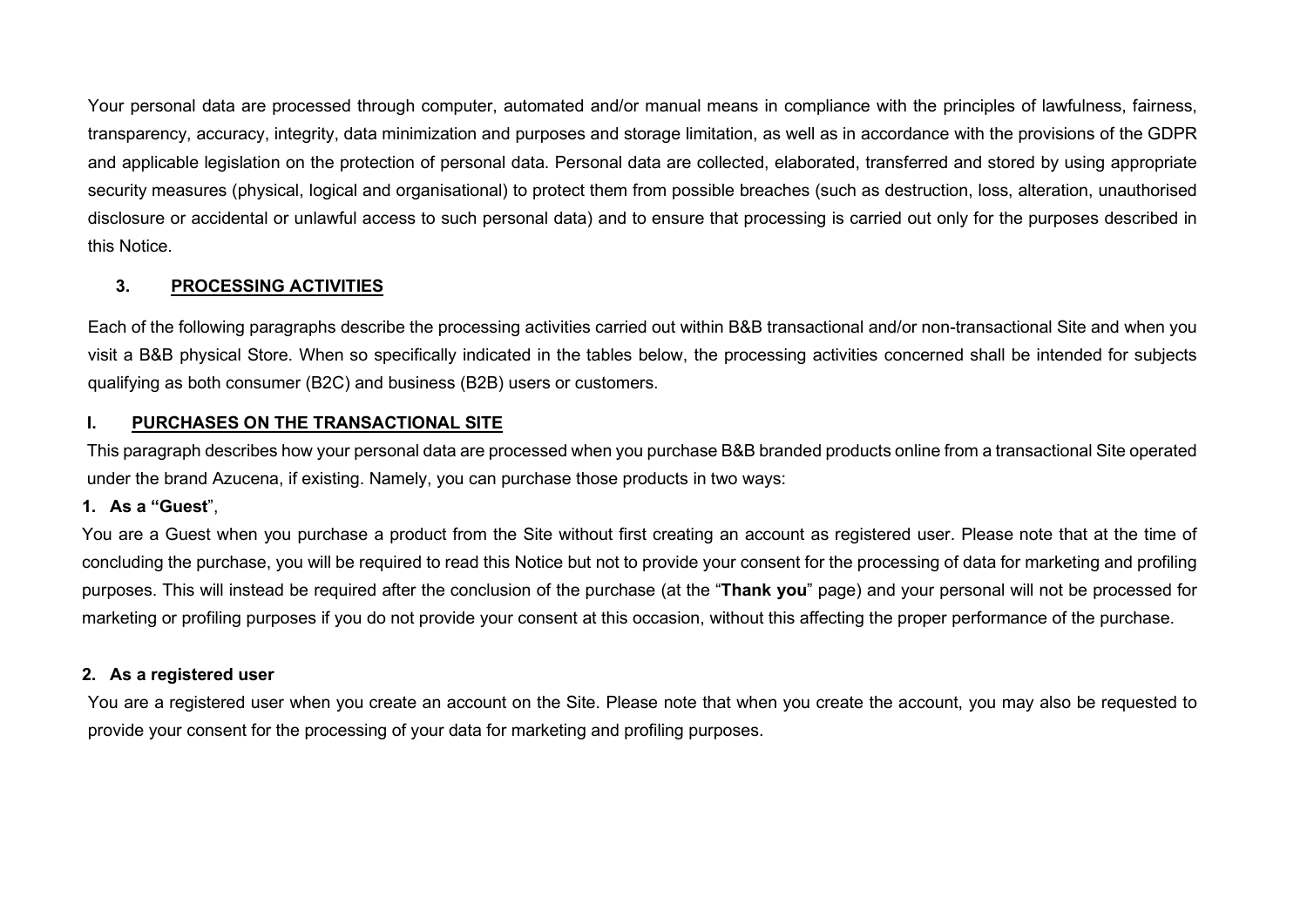| <b>Controllers</b> | <b>Categories of data</b>         | Purpose and legal basis of     | Source of data | <b>Consequences</b> | <b>Retention period</b> |
|--------------------|-----------------------------------|--------------------------------|----------------|---------------------|-------------------------|
|                    |                                   | the processing                 |                | of not              |                         |
|                    |                                   |                                |                | providing data      |                         |
| <b>B&amp;B</b>     | Personal information (name,       | Creation of an account on the  | Data subject   | Impossibility to    | Data retained until     |
|                    | surname)                          | Website                        |                | create an           | the cancellation of     |
|                    |                                   |                                |                | account on the      | the account*            |
|                    | Contact details (e-mail address,  | Legal Basis: need to perform   |                | Website             |                         |
|                    | phone number)                     | a contract - Article $6(1)(b)$ |                |                     | *Extension possible if  |
|                    |                                   | <b>GDPR</b>                    |                |                     | necessary to comply     |
|                    | For B2B customers:                |                                |                |                     | with a legal obligation |
|                    | Profession, e-mail address, work  |                                |                |                     | or to defend a right    |
|                    | e-mail address, work telephone    |                                |                |                     | before a competent      |
|                    | number, name of the               |                                |                |                     | authority               |
|                    | company/business/organisation     |                                |                |                     |                         |
|                    | you work for.                     |                                |                |                     |                         |
|                    |                                   |                                |                |                     |                         |
| <b>B&amp;B</b>     | information<br>Personal<br>(name, | Performance of the purchase    | Data subject   | Impossibility to    | 10(ten) years after     |
|                    | surname, tax code)                | agreement                      |                | proceed with the    | the purchase*           |
|                    |                                   |                                |                | purchase            |                         |
|                    | Country of residence              | Legal Basis: need to perform   |                |                     | *Extension possible if  |
|                    |                                   | a contract - Article $6(1)(b)$ |                |                     | necessary to comply     |
|                    | Zip code and address              | <b>GDPR</b>                    |                |                     | with a legal obligation |
|                    |                                   |                                |                |                     | or to defend a right    |
|                    | Contact details (e.g. phone       |                                |                |                     | before a competent      |
|                    | number, domicile/physical         |                                |                |                     | authority               |
|                    | address, e-mail address)          |                                |                |                     |                         |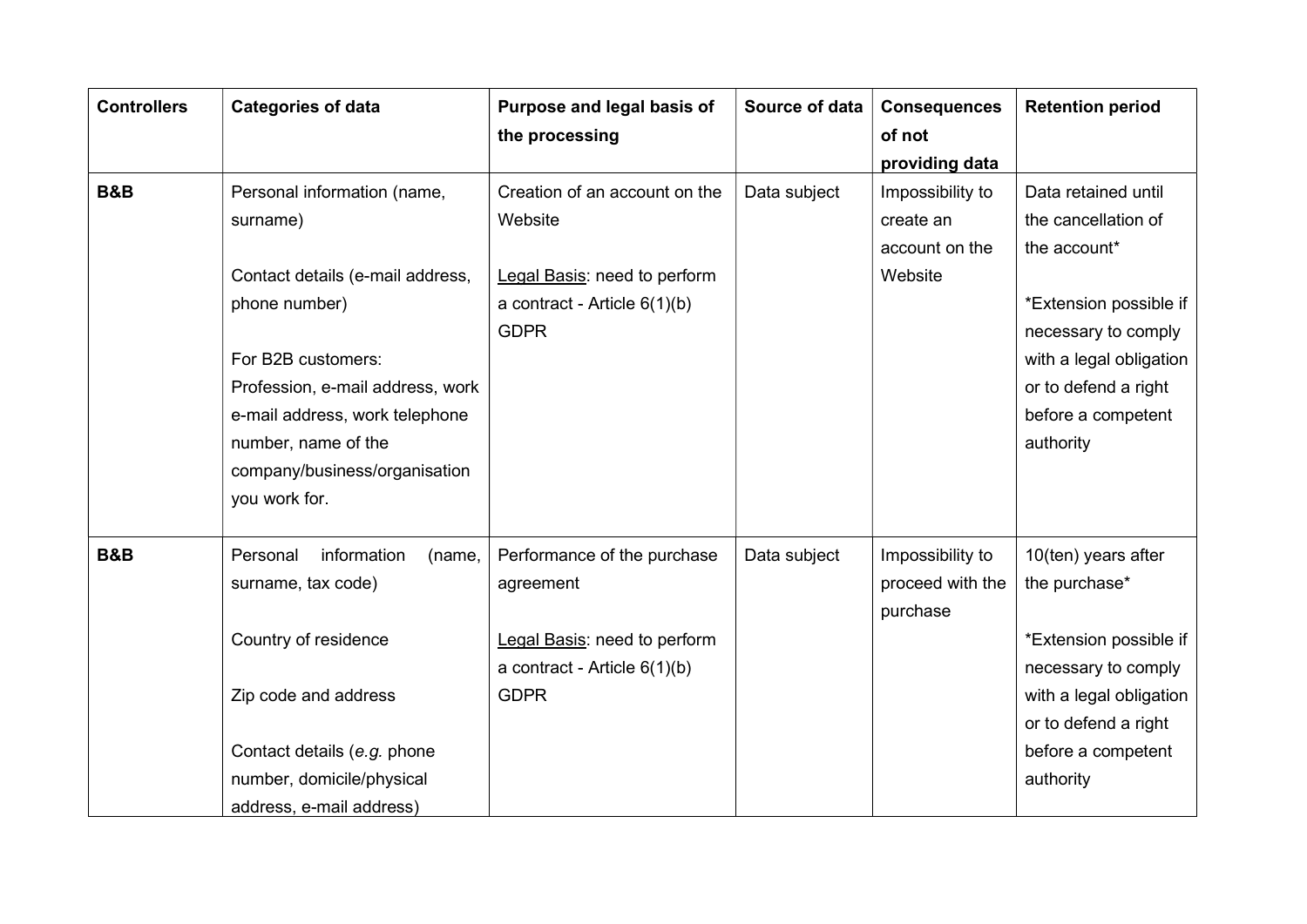| For B2B customers:               |  |
|----------------------------------|--|
| Profession, e-mail address, work |  |
| e-mail address, work telephone   |  |
| number, name of the              |  |
| company/business/organisation    |  |
| you work for.                    |  |
|                                  |  |
| Invoice data                     |  |
|                                  |  |
| Payment data                     |  |

## II. REGISTRATION ON THE TRANSACTIONAL AND NON-TRANSACTIONAL SITE

This paragraph describes how your personal data are processed when you register your product and/or create a profile online in our transactional or non-transactional Site.

| <b>Controller</b> | <b>Categories of data</b>    | <b>Purpose and legal</b> | Source of data | <b>Consequences of</b> | <b>Retention period</b> |
|-------------------|------------------------------|--------------------------|----------------|------------------------|-------------------------|
|                   |                              | basis of the             |                | not providing data     |                         |
|                   |                              | processing               |                |                        |                         |
| <b>B&amp;B</b>    | Personal information (name,  | Creation of a profile    | Data subject   | Impossibility to       | Data retained until     |
|                   | surname)                     | or registration of a     |                | create a profile or    | the cancellation of     |
|                   |                              | product on the Site      |                | register a product on  | the account*            |
|                   | Contact details (e-mail      |                          |                | the Site               |                         |
|                   | address, mail address, phone | Legal Basis: need        |                |                        | *Extension possible     |
|                   | number)                      | to perform a             |                |                        | if necessary to         |
|                   |                              |                          |                |                        | comply with a legal     |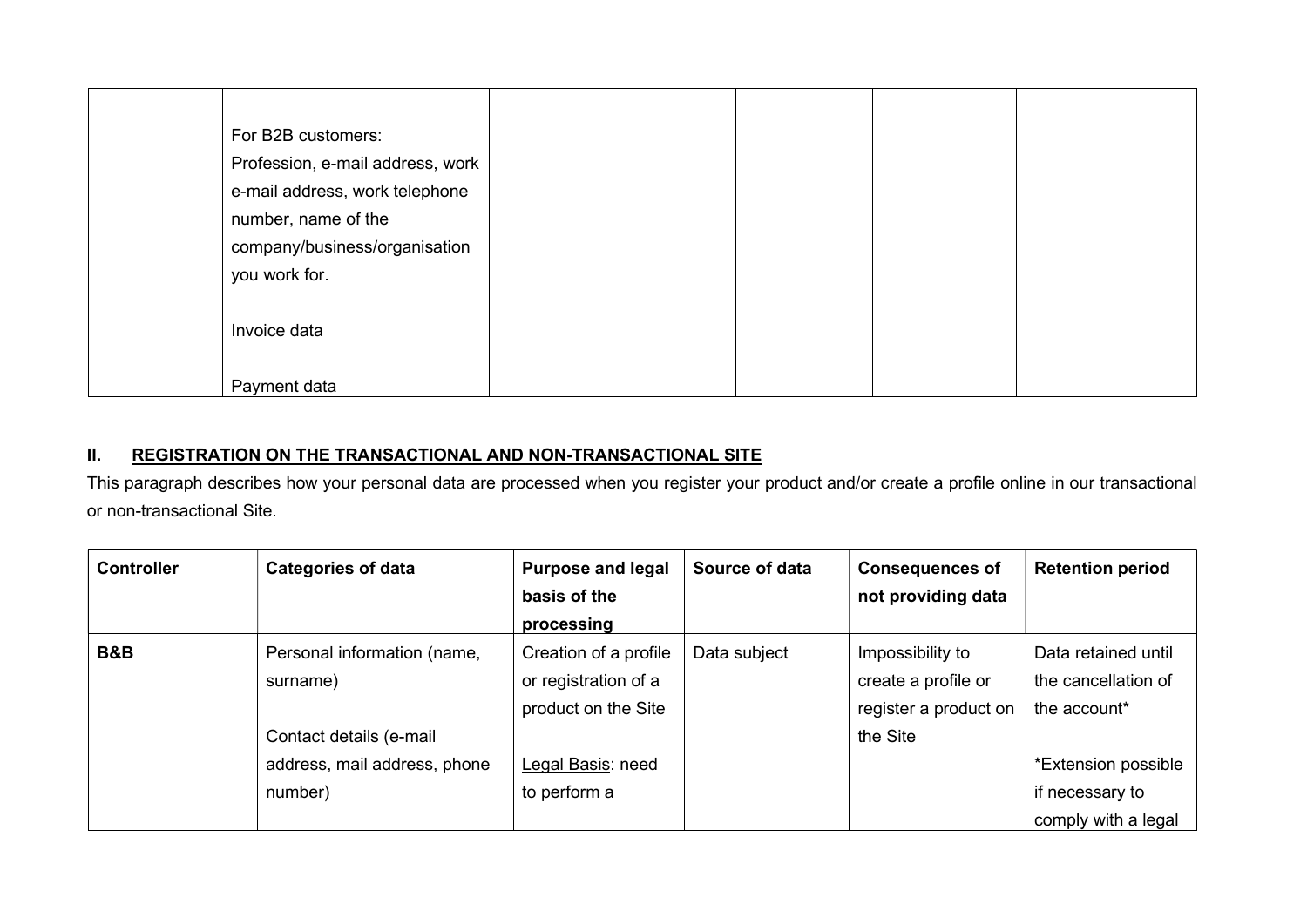| For B2B customers:            | contract - Article |  | obligation or to   |
|-------------------------------|--------------------|--|--------------------|
| Profession, e-mail address,   | $6(1)(b)$ GDPR     |  | defend a right     |
| work e-mail address, work     |                    |  | before a competent |
| telephone number, name of the |                    |  | authority          |
| company/business/organisation |                    |  |                    |
| you work for.                 |                    |  |                    |
|                               |                    |  |                    |
| Country of residence          |                    |  |                    |
|                               |                    |  |                    |
|                               |                    |  |                    |

# III. WHEN YOU CONTACT US THROUGH OUR TRANSACTIONAL AND NON-TRANSACTIONAL SITE OR OTHERWISE

## a) When you contact us through the contact us section of our website or otherwise

| <b>Controller</b> | <b>Categories of data</b>                                                                                                                       | <b>Purpose and legal</b><br>basis of the<br>processing                                                     | Source of data | <b>Consequences of</b><br>not providing data | <b>Retention period</b>                                                                                                                        |
|-------------------|-------------------------------------------------------------------------------------------------------------------------------------------------|------------------------------------------------------------------------------------------------------------|----------------|----------------------------------------------|------------------------------------------------------------------------------------------------------------------------------------------------|
| <b>B&amp;B</b>    | Personal information (e.g.<br>name, surname)<br>Contact details (e.g. e-mail<br>address, phone number, postal<br>address)<br>For B2B customers: | Deal with and<br>provide a feedback<br>to your requests<br>including when you<br>send us your<br>portfolio | Data subject   | Impossibility to deal<br>with your requests  | Time necessary to<br>deal with and<br>provide a feedback<br>to your requests*<br>*Extension possible<br>if necessary to<br>comply with a legal |
|                   | Profession, e-mail address,<br>work e-mail address, work                                                                                        | Legal Basis:<br>consent (provided                                                                          |                |                                              | obligation or to<br>defend a right                                                                                                             |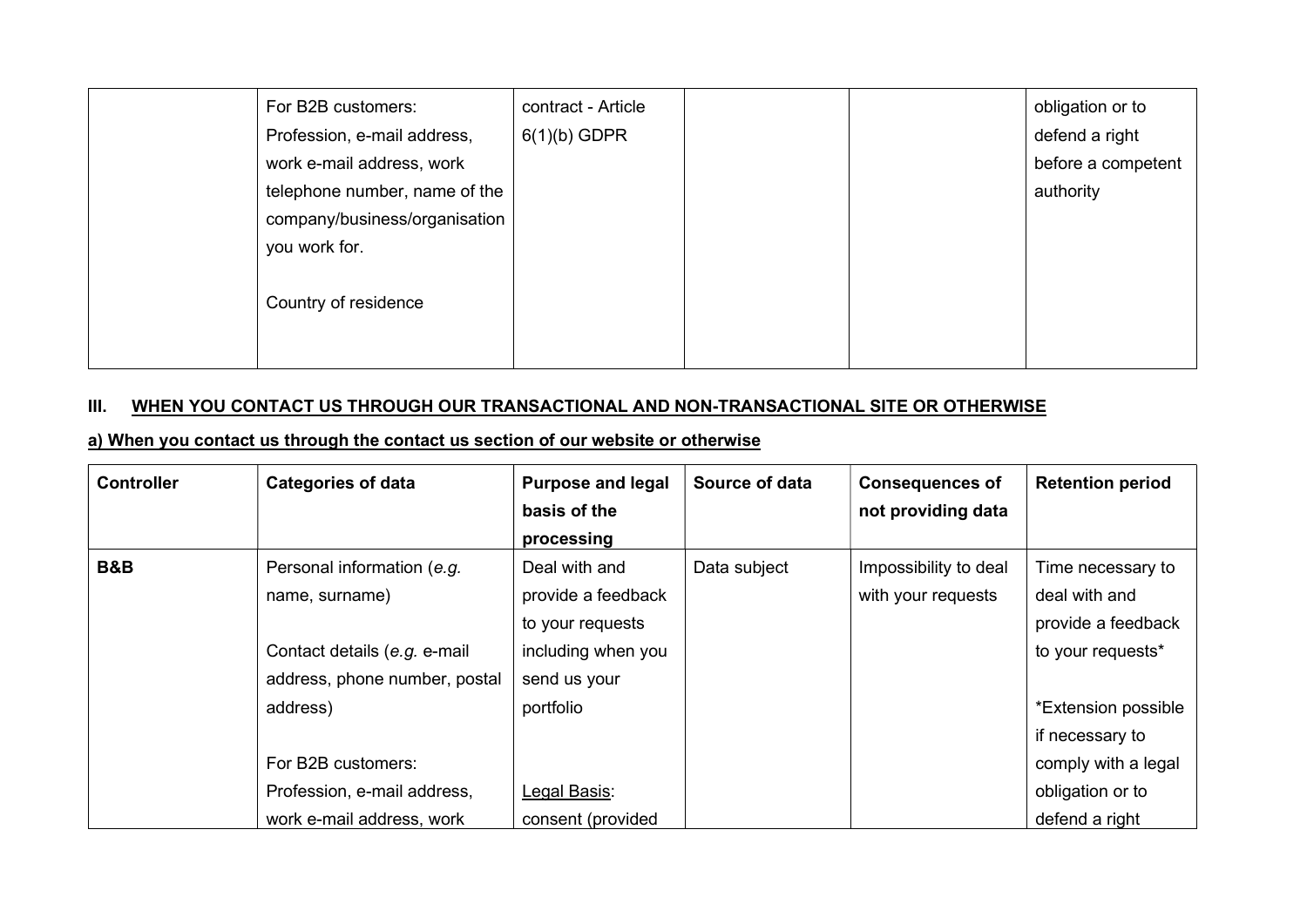| telephone number, name of the<br>company/business/organisation<br>you work for.            | with a clear<br>affirmative action<br>e.g. when<br>contacting us |  | before a competent<br>authority |
|--------------------------------------------------------------------------------------------|------------------------------------------------------------------|--|---------------------------------|
| Any other information that you<br>choose to share in your<br>message or in the attachments | seeking information)<br>- Article $6(1)(a)$<br><b>GDPR</b>       |  |                                 |

# b) When you book an appointment

| <b>Controller</b> | <b>Categories of data</b>     | <b>Purpose and legal</b> | Source of data | <b>Consequences of</b> | <b>Retention period</b> |
|-------------------|-------------------------------|--------------------------|----------------|------------------------|-------------------------|
|                   |                               | basis of the             |                | not providing data     |                         |
|                   |                               | processing               |                |                        |                         |
| B&B               | Personal information (e.g.    | Deal with and            | Data subject   | Impossibility to deal  | Time necessary to       |
|                   | name, surname)                | provide a feedback       |                | with your requests     | deal with and           |
|                   |                               | to your requests         |                |                        | provide a feedback      |
|                   | Contact details (e.g. e-mail  | including, when you      |                |                        | to your requests*       |
|                   | address, phone number, postal | book an                  |                |                        |                         |
|                   | address)                      | appointment              |                |                        | *Extension possible     |
|                   |                               |                          |                |                        | if necessary to         |
|                   | For B2B customers:            |                          |                |                        | comply with a legal     |
|                   | Profession, e-mail address,   | Legal Basis:             |                |                        | obligation or to        |
|                   | work e-mail address, work     | consent (provided        |                |                        | defend a right          |
|                   | telephone number, name of the | with a clear             |                |                        |                         |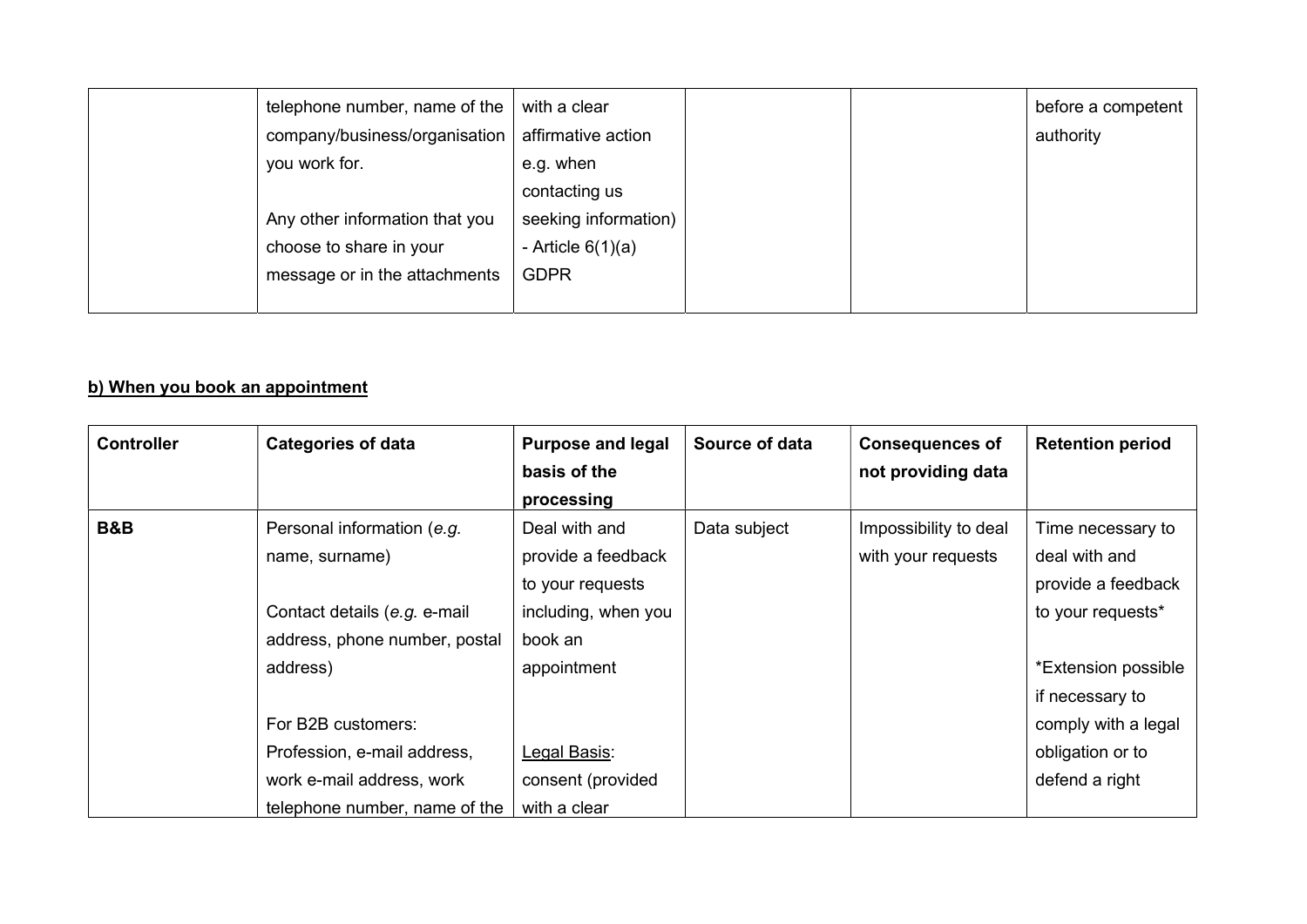| company/business/organisation  | affirmative action   |  | before a competent |
|--------------------------------|----------------------|--|--------------------|
| you work for.                  | e.g. when            |  | authority          |
|                                | contacting us        |  |                    |
| Any other information that you | seeking information) |  |                    |
| choose to share in your        | - Article $6(1)(a)$  |  |                    |
| message or in the attachments  | <b>GDPR</b>          |  |                    |
|                                |                      |  |                    |

#### c) When you contact us through the career section of our website or otherwise you send us your application

As part of the application and selection process, we do not normally ask you to provide us with Personal Data that may reveal your health conditions, religious beliefs, sexual orientation, trade union membership, political opinions, criminal record or criminal charges. If, in the course of the selection process, you provide us with such data (e.g. because they are contained in your CV) we will only process them with your express consent. Failing this, we will not consider this data for selection purposes and will delete it as soon as possible.

| <b>Controller</b> | <b>Categories of data</b> | <b>Purpose and legal</b> | Source of data | <b>Consequences of</b> | <b>Retention period</b> |
|-------------------|---------------------------|--------------------------|----------------|------------------------|-------------------------|
|                   |                           | basis of the             |                | not providing data     |                         |
|                   |                           | processing               |                |                        |                         |
| <b>B&amp;B</b>    | Personal information      | As part of the           | Data subject   | Impossibility to deal  | 1 (one) year*           |
|                   | (e.g. name, sumame)       | application and          |                | with your requests     |                         |
|                   |                           | selection process,       |                |                        | *Extension possible if  |
|                   | Contact details (e.g.     | need to carry out pre-   |                |                        | necessary to comply     |
|                   | e-mail address,           | contractual measures     |                |                        | with a legal obligation |
|                   | phone number, postal      | at the request of the    |                |                        | or to defend a right    |
|                   | address)                  | data subject             |                |                        | before a competent      |
|                   |                           |                          |                |                        | authority               |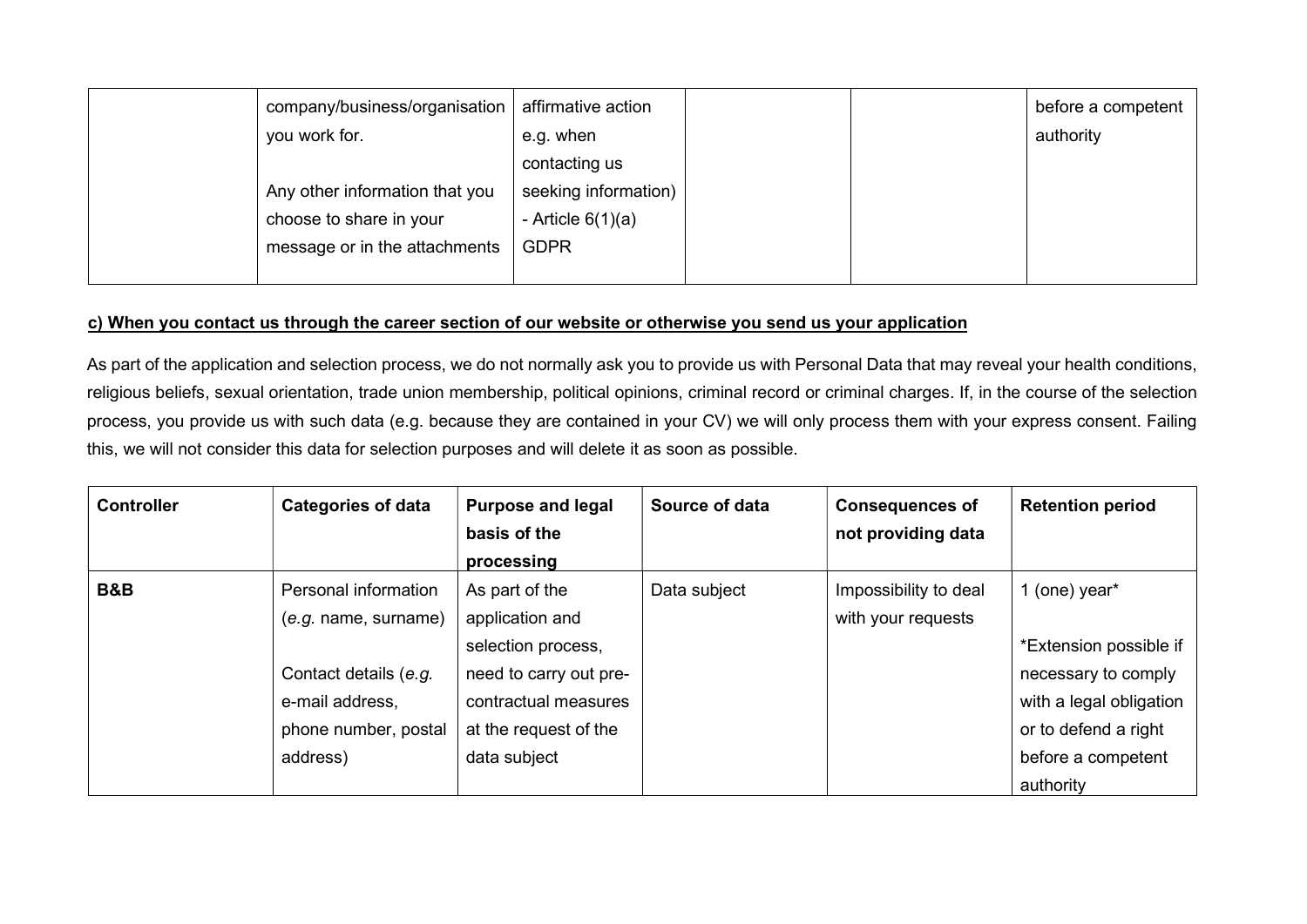| Data relating to your    | Legal Basis: need to       |
|--------------------------|----------------------------|
| qualifications,          | perform a contract -       |
| education and            | Article 6(1)(b) GDPR       |
| professional career;     | Explicit consent           |
| Photograph/personal      | provided with an           |
| portrait (if contained   | explicit affirmative       |
| in $CV$ ;                | action - Article $9(2)(a)$ |
|                          | <b>GDPR</b>                |
| Data that could reveal   |                            |
| your racial or ethnic    |                            |
| origins, health          |                            |
| conditions, religious    |                            |
| beliefs, trade union     |                            |
| membership and           |                            |
| political opinions, only |                            |
| if provided by you       |                            |
| during the               |                            |
| assessment process       |                            |
| (e.g. if contained in    |                            |
| your CV).                |                            |

## IV. PURCHASE IN OUR PHYSICAL RETAIL STORES

When you make a purchase at one of the B&B's physical stores, we may ask you to provide us with your personal data in order to include it into our database and process it in a manner described in the following table.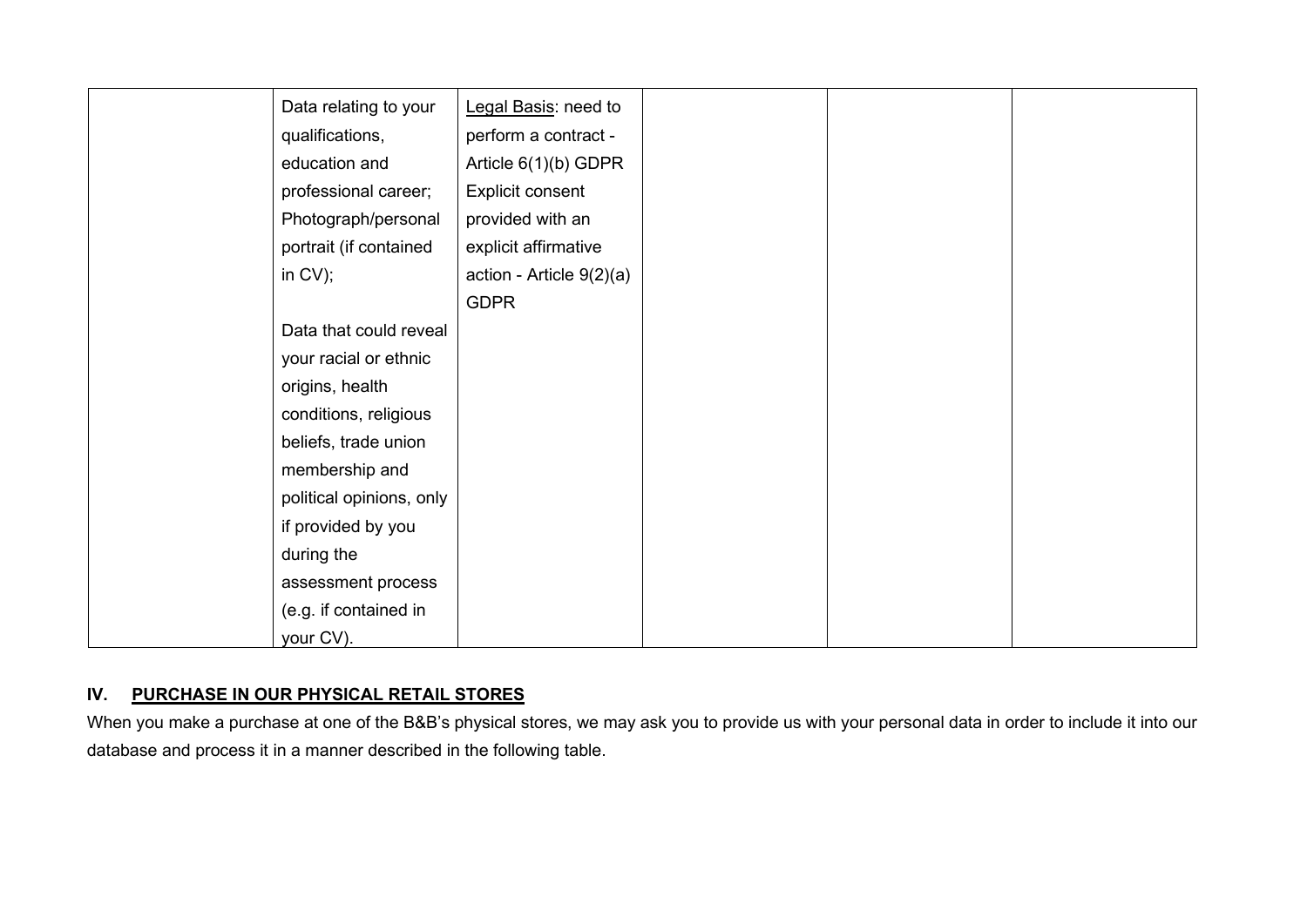| <b>Controller</b> | <b>Categories of data</b>         | <b>Purpose and legal</b> | Source of data | <b>Consequences of</b> | <b>Retention period</b> |
|-------------------|-----------------------------------|--------------------------|----------------|------------------------|-------------------------|
|                   |                                   | basis of the             |                | not providing data     |                         |
|                   |                                   | processing               |                |                        |                         |
| <b>B&amp;B</b>    | information<br>Personal<br>(name, | Performance of the       | Data subject   | Provision necessary    | 10(ten) years after     |
|                   | surname, tax code)                | purchase                 |                | for the conclusion of  | the purchase*           |
|                   |                                   | agreement                |                | the purchase. In       |                         |
|                   | Country of residence              |                          |                | case of failure, we    | *Extension possible     |
|                   |                                   | Legal Basis: need to     |                | will not be able to    | if necessary to         |
|                   | Zip code and address              | perform a contract -     |                | deal with your         | comply with a legal     |
|                   |                                   | Article $6(1)(b)$        |                | request.               | obligation or to        |
|                   | Contact details (e.g. phone       | <b>GDPR</b>              |                |                        | defend a right          |
|                   | number, domicile/physical         |                          |                |                        | before a competent      |
|                   | address, e-mail address)          |                          |                |                        | authority               |
|                   |                                   |                          |                |                        |                         |
|                   | Payment related data              |                          |                |                        |                         |
|                   |                                   |                          |                |                        |                         |
|                   | For B2B customers:                |                          |                |                        |                         |
|                   | Profession, e-mail address,       |                          |                |                        |                         |
|                   | work e-mail address, work         |                          |                |                        |                         |
|                   | telephone number, name of the     |                          |                |                        |                         |
|                   | company/business/organisation     |                          |                |                        |                         |
|                   | you work for.                     |                          |                |                        |                         |
|                   |                                   |                          |                |                        |                         |
|                   | Invoice data                      |                          |                |                        |                         |
|                   |                                   |                          |                |                        |                         |
|                   | Payment related data              |                          |                |                        |                         |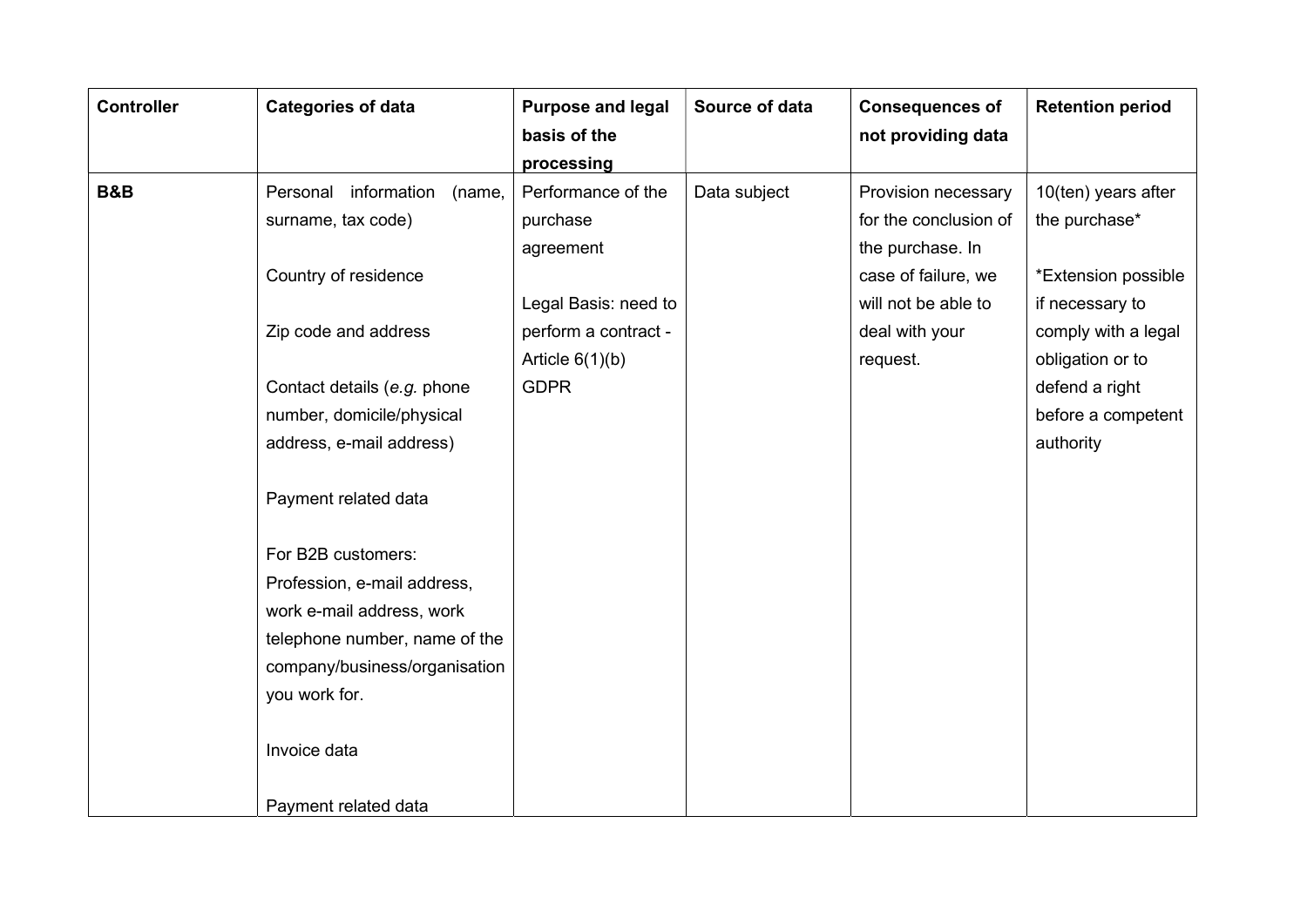## V. MARKETING ACTIVITIES RELATING TO SIMILAR PRODUCTS

.

This paragraph describes how your personal data can be processed by B&B for marketing purposes relating to products similar to those you have purchased. Pursuant to the applicable legislation, those processing activities do not need your consent but are based on the legitimate interest of the controller. Anyway, you always have the right to object to the processing pursuant to Article 21 GDPR.

| <b>Controller</b> | <b>Categories of data</b> | <b>Purpose and legal</b><br>basis of the | Source of data | <b>Consequences of</b><br>not providing data | <b>Retention period</b> |
|-------------------|---------------------------|------------------------------------------|----------------|----------------------------------------------|-------------------------|
|                   |                           | processing                               |                |                                              |                         |
| <b>B&amp;B</b>    | For both B2C and          | Marketing activities                     | Data subject   | N/A                                          | 7 (seven) years from    |
|                   | <b>B2B</b> customers      | ( <i>i.e.</i> newsletter,                |                |                                              | the last purchase*      |
|                   |                           | promotional                              |                |                                              |                         |
|                   | Personal information      | communications via                       |                |                                              | *Extension possible if  |
|                   | (name, surname)           | e-mail) relating to                      |                |                                              | necessary to comply     |
|                   | E-mail address, work      | products similar to                      |                |                                              | with a legal obligation |
|                   | e-mail address            | those you purchases                      |                |                                              | or to defend a right    |
|                   |                           |                                          |                |                                              | before a competent      |
|                   |                           | Legal Basis:                             |                |                                              | authority;              |
|                   |                           | legitimate interest of                   |                |                                              |                         |
|                   |                           | the controller <sup>*</sup> $-$          |                |                                              |                         |
|                   |                           | Article $6(1)(f)$ GDPR                   |                |                                              |                         |
|                   |                           | and Article 130(4)                       |                |                                              |                         |
|                   |                           | Legislative Decree n.                    |                |                                              |                         |
|                   |                           | 196/2003                                 |                |                                              |                         |
|                   |                           |                                          |                |                                              |                         |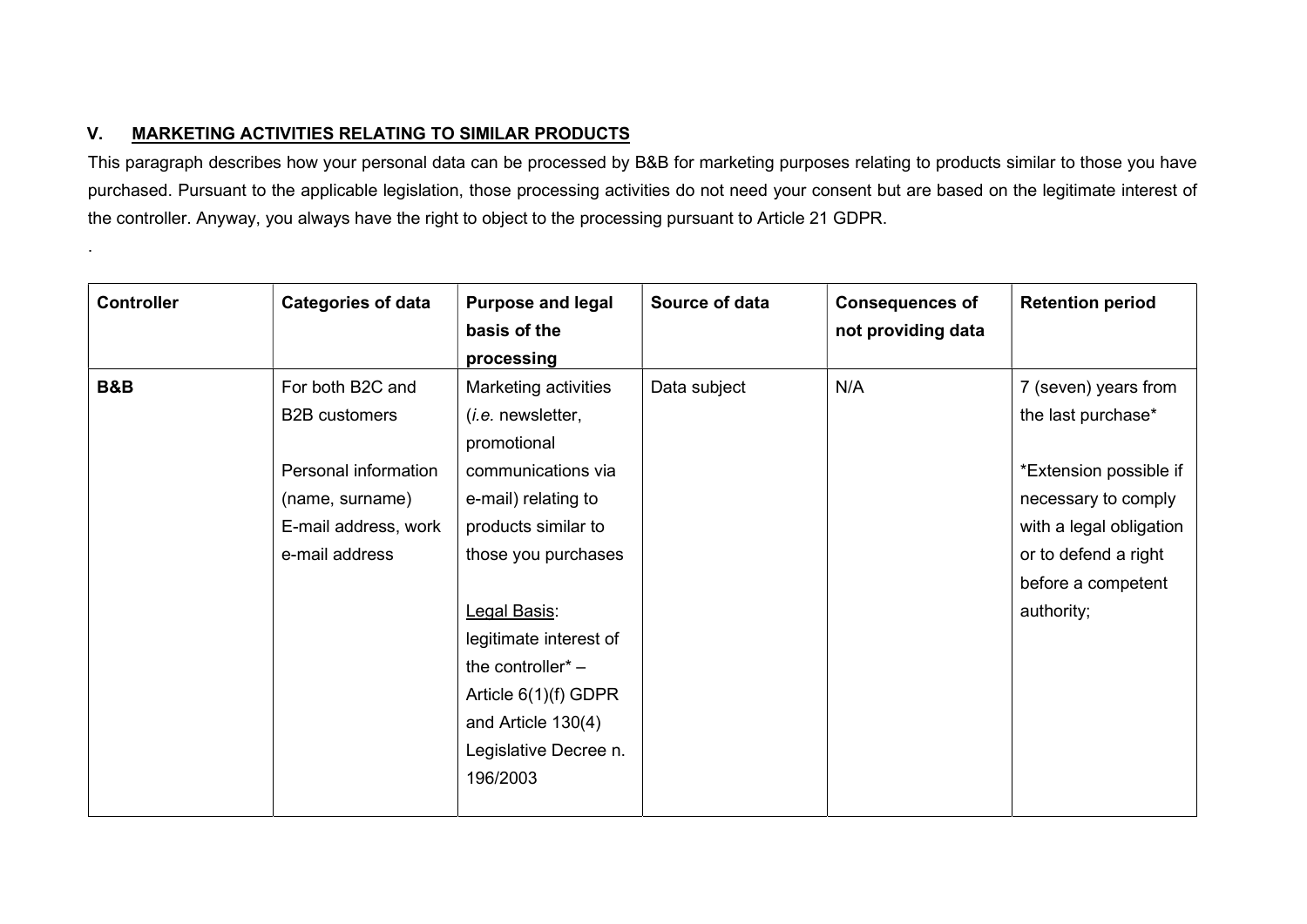|  | *Opt-out always |  |  |
|--|-----------------|--|--|
|  | granted         |  |  |

## VI. B2C MARKETING AND PROFILING PROCESSING ACTIVITIES

This paragraph describes how your personal data can be processed for B2C marketing and profiling purposes.

With your consent, provided either on a transactional or non-transactional website or in a physical store of B&B personal data processed according to this paragraph will be stored on a common database within the Group held by Design Holding and may be used for engaging in marketing activities relating to Azucena branded products.

Furthermore, with your specific consent, your personal data may be used for profiling operations aimed at the realization of personalized marketing messages and/or product offerings based on your preferences (including activities and purchases concluded on the Website and in Store and possibly other data that we may correlate). Profiling can also be based on personal information collected through cookies, as better explained in the cookie policy which can be accessed through this Site.

| <b>Controllers</b>    | <b>Categories of data</b> | <b>Purpose and legal</b> | Source of data | <b>Consequences of</b>  | <b>Retention period</b> |
|-----------------------|---------------------------|--------------------------|----------------|-------------------------|-------------------------|
|                       |                           | basis of the             |                | not providing data      |                         |
|                       |                           | processing               |                |                         |                         |
| <b>B&amp;B</b>        | information<br>Personal   | Marketing activities     | Data subject   | Impossibility to        | 7 (seven) years from    |
| <b>Design Holding</b> | (name, surname, tax       | $(i.e.$ newsletter,      |                | receive marketing       | the consent*            |
|                       | code)                     | promotional              |                | communications.         |                         |
|                       |                           | communications via       |                |                         | *Extension possible if  |
|                       | Purchase history          | e-mail, telephone,       |                | No consequences for     | necessary to comply     |
|                       |                           | sms, and ordinary        |                | the purchase or the     | with a legal obligation |
|                       | Preferences<br>and        | mail, surveys, market    |                | other activities on the | or to defend a right    |
|                       | interests and<br>cluster  | searches) relating to    |                | website                 | before a competent      |
|                       | derived data.             |                          |                |                         | authority;              |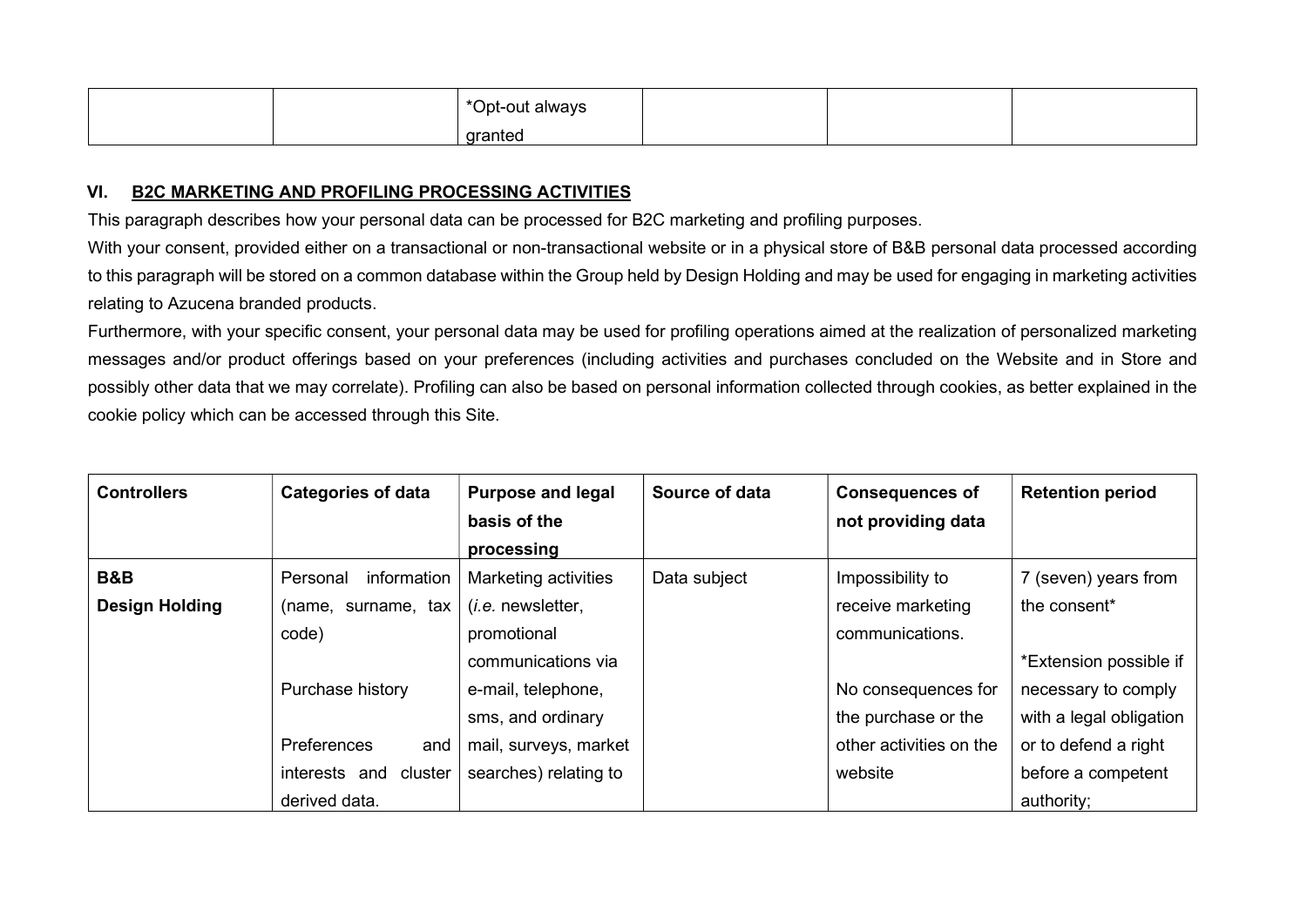|                       | Country of residence                          | products, services<br>and initiatives. |              |                         |                         |
|-----------------------|-----------------------------------------------|----------------------------------------|--------------|-------------------------|-------------------------|
|                       | Zip code and address                          | Legal Basis: your<br>consent - Article |              |                         |                         |
|                       | Contact details (e.g.<br>phone number, e-mail | $6(1)(a)$ GDPR                         |              |                         |                         |
|                       | address)                                      |                                        |              |                         |                         |
|                       | Invoice data                                  |                                        |              |                         |                         |
|                       | Payment data                                  |                                        |              |                         |                         |
| <b>B&amp;B</b>        | Personal information                          | Profiling activities                   | Data subject | Impossibility to        | 7 (seven) years from    |
| <b>Design Holding</b> | (name, surname, tax                           | aimed at the                           |              | receive personalized    | the consent *           |
|                       | code)                                         | realization of                         |              | marketing               |                         |
|                       |                                               | personalized                           |              | communications from     | *Extension possible if  |
|                       | Country of residence                          | marketing messages                     |              | the Group.              | necessary to comply     |
|                       |                                               | and/or offerings                       |              |                         | with a legal obligation |
|                       | Zip code and address                          | based on your                          |              | No consequences for     | or to defend a right    |
|                       |                                               | preferences                            |              | the purchase or the     | before a competent      |
|                       | Contact details (e.g.                         | (including activities                  |              | other activities on the | authority               |
|                       | phone number, e-mail                          | and purchases done                     |              | website                 |                         |
|                       | address)                                      | on the Site and in                     |              |                         |                         |
|                       |                                               | Store) and relating to                 |              |                         |                         |
|                       | Invoice data                                  | branded products                       |              |                         |                         |
|                       |                                               | Legal Basis: your                      |              |                         |                         |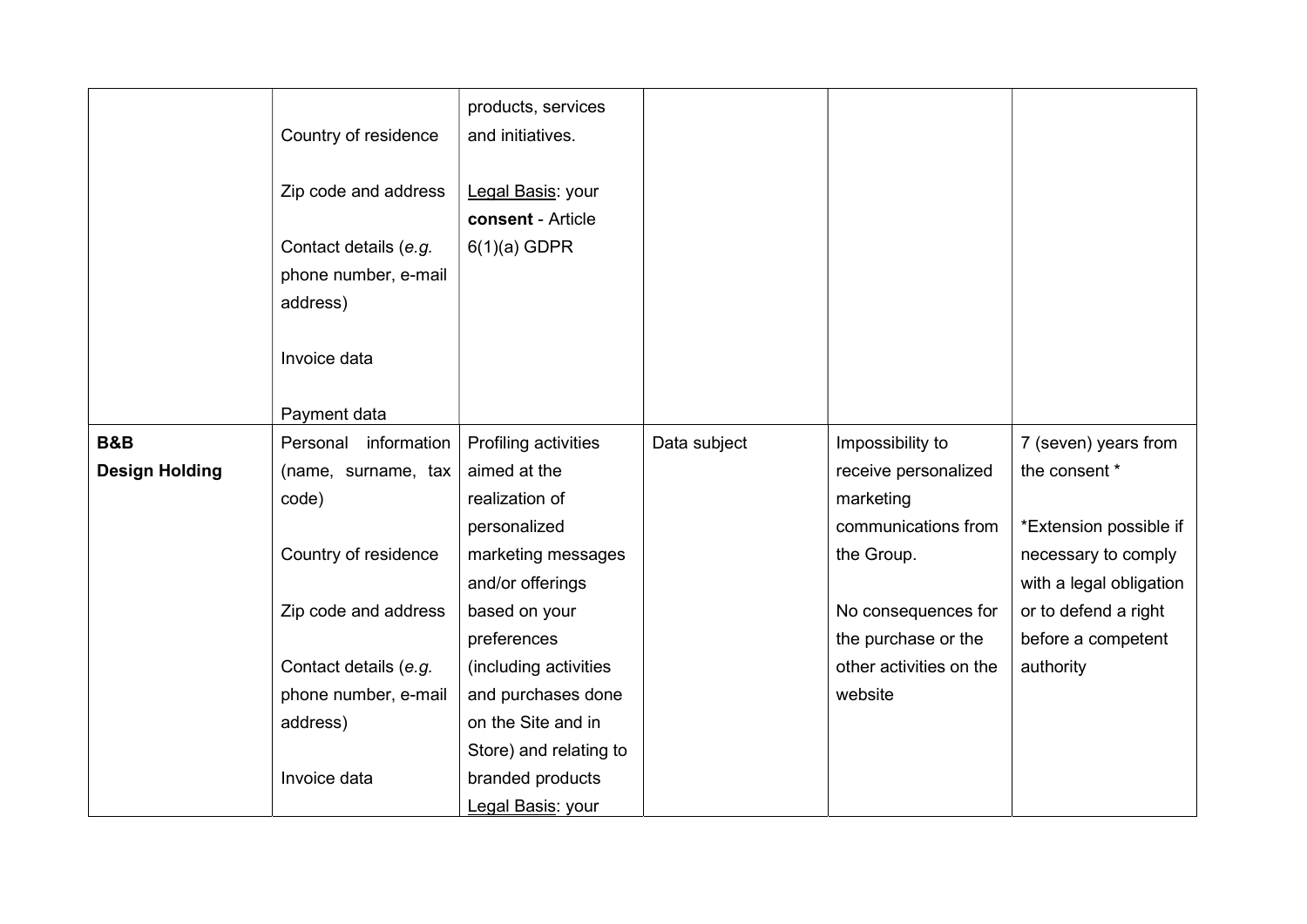| Payment data           | consent - Article |  |  |
|------------------------|-------------------|--|--|
|                        | $6(1)(a)$ GDPR    |  |  |
| Your preferences and   |                   |  |  |
| interests.             |                   |  |  |
|                        |                   |  |  |
| Your previous          |                   |  |  |
| purchases and          |                   |  |  |
| activities on the Site |                   |  |  |
| and in Store           |                   |  |  |
|                        |                   |  |  |
| Your belonging to      |                   |  |  |
| specific clusters      |                   |  |  |
| identified by          |                   |  |  |
| age/gender/profession  |                   |  |  |
|                        |                   |  |  |

## VII. B2B MARKETING AND PROFILING PROCESSING ACTIVITIES

This paragraph describes the processing activities of personal data that we carry out with regard to employees, collaborators, representatives, owners or accounts in any capacity of our B2B customers (companies, professional firms and sole professionals).

| <b>Controller</b>                     | <b>Categories of data</b>                                   | <b>Purpose and legal</b><br>basis of the<br>processing | Source of data | <b>Consequences of</b><br>not providing data | <b>Retention period</b>              |
|---------------------------------------|-------------------------------------------------------------|--------------------------------------------------------|----------------|----------------------------------------------|--------------------------------------|
| <b>Joint Controllers</b><br>(DH Group | Personal information (name of   Marketing activities<br>the | ( <i>i.e.</i> newsletter,                              | Data subject   | Impossibility to<br>receive marketing        | 7 (seven) years<br>from the consent* |
| companies)                            |                                                             | promotional                                            |                | communications.                              |                                      |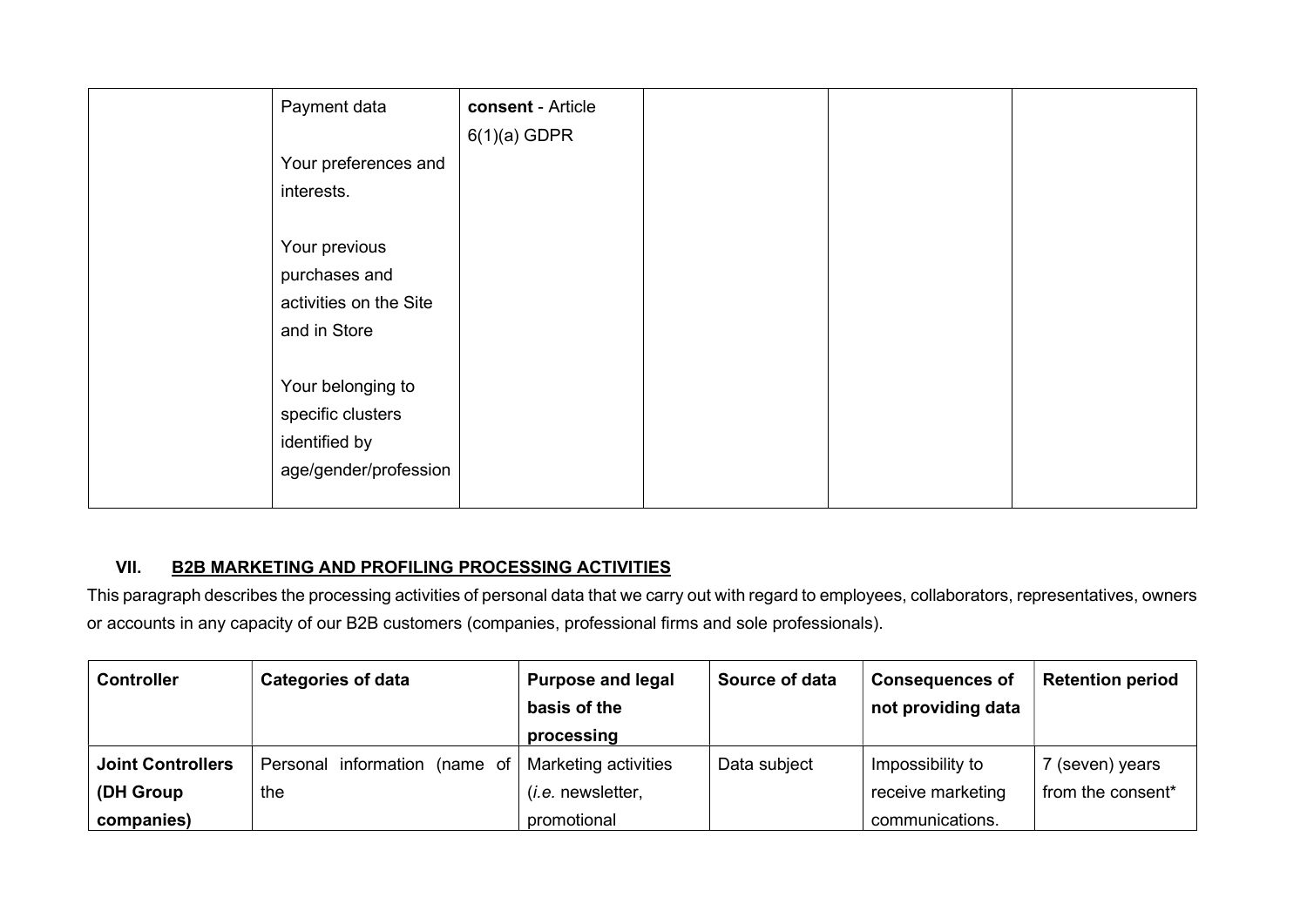| company/business/organisation | communications via e- | Organisations        |                      | *Extension          |
|-------------------------------|-----------------------|----------------------|----------------------|---------------------|
| you work for, tax code)       | mail, telephone, sms, | that manage fairs    | No consequences      | possible if         |
|                               | and ordinary mail,    | events<br>and<br>in  | for the purchase or  | necessary to        |
| Purchase history.             | surveys, market       | which we have        | the other activities | comply with a legal |
|                               | searches) relating to | taken<br>part<br>as  | on the website       | obligation or to    |
| Preferences and interests and | branded products,     | exhibitors, subject  |                      | defend a right      |
| cluster derived data.         | services and          | the<br>to<br>prior   |                      | before a            |
|                               | initiatives.          | consent of the       |                      | competent           |
| Country of residence          |                       | data subject to the  |                      | authority;          |
|                               | Legal Basis: your     | disclosure<br>of     |                      |                     |
| Zip code and address          | consent - Article     | personal data to     |                      |                     |
|                               | $6(1)(a)$ GDPR        | third parties for    |                      |                     |
| Contact details (e.g. phone   |                       | purpose<br>the<br>of |                      |                     |
| number, e-mail address)       |                       | sending              |                      |                     |
|                               |                       | promotional          |                      |                     |
| Invoice data                  |                       | for<br>messages      |                      |                     |
|                               |                       | marketing            |                      |                     |
| Payment data                  |                       | purposes;            |                      |                     |
|                               |                       |                      |                      |                     |
|                               |                       | Social networks to   |                      |                     |
|                               |                       | which you<br>are     |                      |                     |
|                               |                       | subscribed,          |                      |                     |
|                               |                       | subject to your      |                      |                     |
|                               |                       | prior consent        |                      |                     |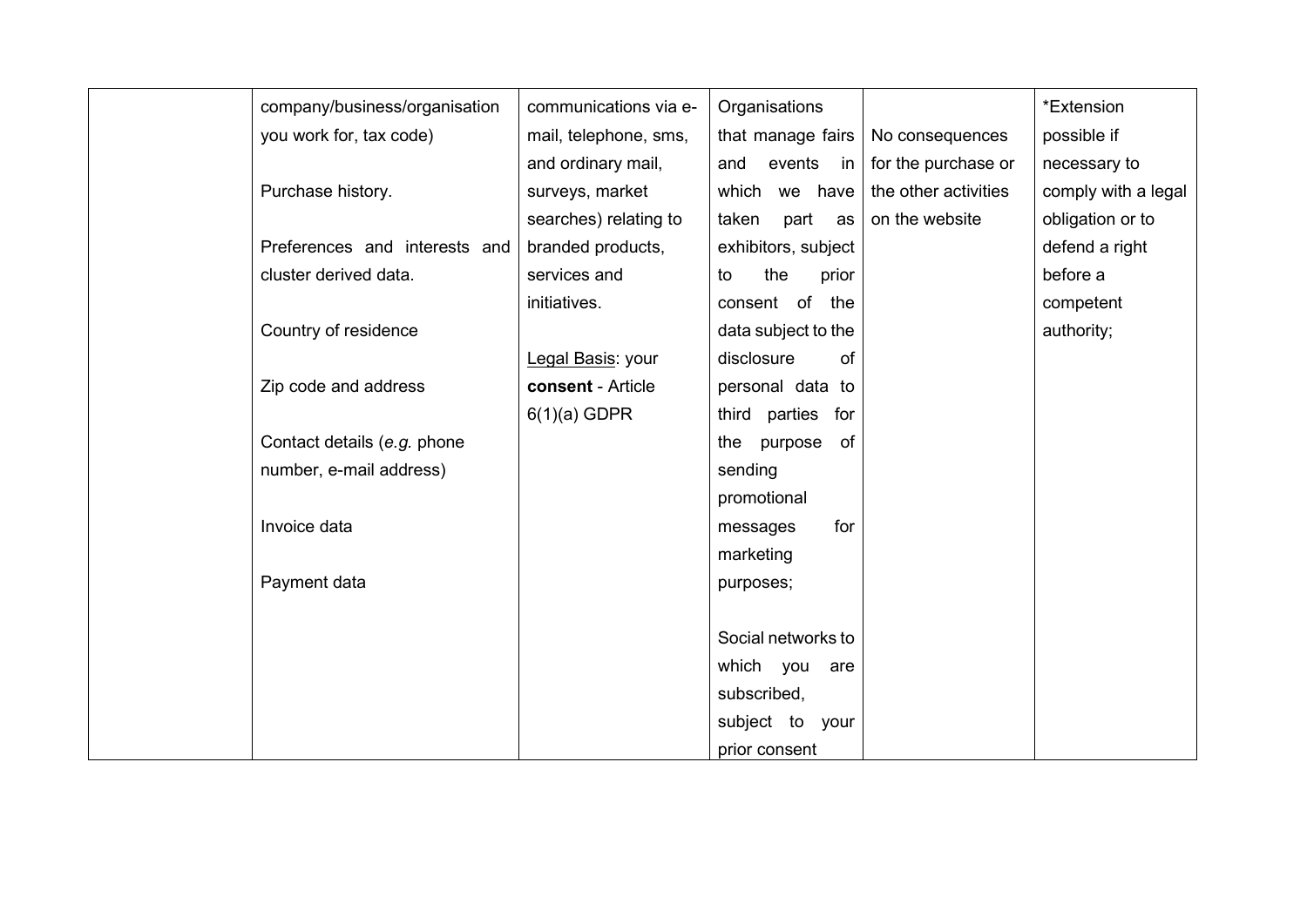| <b>Joint Controllers</b> | Personal information (name of | Profiling activities   | Data subject         | Impossibility to     | 7 (seven) years     |
|--------------------------|-------------------------------|------------------------|----------------------|----------------------|---------------------|
| (DH Group                | the                           | aimed at the           |                      | receive marketing    | from the consent*   |
| <b>Companies)</b>        | company/business/organisation | realization of         | Organisations        | communications.      |                     |
|                          | you work for, tax code)       | personalized           | that manage fairs    |                      | *Extension          |
|                          |                               | marketing messages     | events<br>and<br>in  | No consequences      | possible if         |
|                          | Purchase history.             | and/or offerings based | which we have        | for the purchase or  | necessary to        |
|                          |                               | on your preferences    | taken<br>part<br>as  | the other activities | comply with a legal |
|                          | Preferences and interests.    | (including activities  | exhibitors, subject  | on the website       | obligation or to    |
|                          |                               | and purchases done     | the<br>prior<br>to   |                      | defend a right      |
|                          | Country of residence          | on the Site and in     | consent of<br>the    |                      | before a            |
|                          |                               | Store) and relating to | data subject to the  |                      | competent           |
|                          | Zip code and address          | branded products       | disclosure<br>of     |                      | authority;          |
|                          |                               | Legal Basis: your      | personal data to     |                      |                     |
|                          | Contact details (e.g. phone   | consent - Article      | third parties for    |                      |                     |
|                          | number, e-mail address)       | $6(1)(a)$ GDPR         | purpose<br>of<br>the |                      |                     |
|                          |                               |                        | sending              |                      |                     |
|                          | Invoice data                  |                        | promotional          |                      |                     |
|                          |                               |                        | for<br>messages      |                      |                     |
|                          | Payment data                  |                        | marketing            |                      |                     |
|                          |                               |                        | purposes;            |                      |                     |
|                          |                               |                        |                      |                      |                     |
|                          |                               |                        | Social networks to   |                      |                     |
|                          |                               |                        | which you<br>are     |                      |                     |
|                          |                               |                        | subscribed,          |                      |                     |
|                          |                               |                        | subject to your      |                      |                     |
|                          |                               |                        | prior consent        |                      |                     |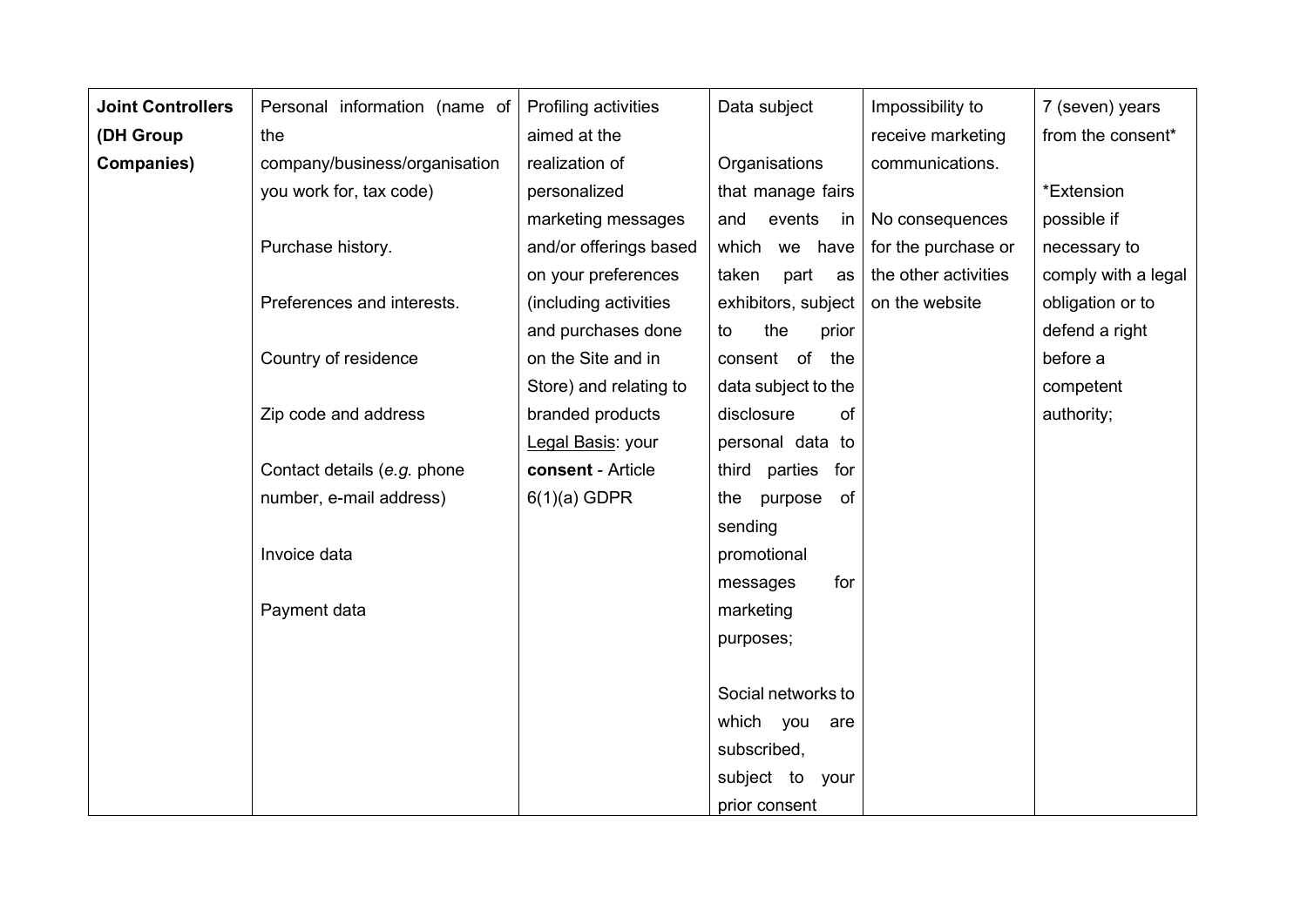#### VIII. PLUG-INS AND INTERACTIONS WITH SOCIAL NETWORKS

The Site may interactions with third parties websites (e.g. the other companies of the Group) and social networks (e.g. Facebook, Instagram, LinkedIn) through hyperlink, sharing button, social plug-in and other similar instruments.

By accessing one of the areas of the Site equipped with this type of tool, the Internet browser will connect the data subjects (either consumers or business data subjects) directly to the servers of the third-party websites in question, thus transferring their personal data to the providers of those Websites.

Depending on the specific agreements in place with the providers of such third-party websites, **B&B** may act as autonomous controller or joint controllers with respect to such data transfers. With regard to the methods of privacy protection and processing of personal data collected by the operators of third- party websites with which the interactions described above occur, please refer to the relevant websites.

#### IX. BROWSING DATA AND COOKIES

When a user (either acting as a consumer or as a business user) visits the Site, the controllers may collect the following browsing information:

- Technical information, including IP address;
- Information about the devices used by users, browser and operating systems, etc.
- Information about navigation on the Site, including URLs of the pages visited and activities that are performed on the page, dates and times of navigation, time spent, clickstream.

This information is collected for the proper operation, management, maintenance and improvement of the Site, as well as to ensure that users' browsing is safe and to be able to establish liability in the event of security breaches. They may also be used to allow us to obtain statistics on the use of the Website with the possibility of analyzing the data also in aggregate form and to carry out profiling activities.

Users are always free to decide whether to provide the controllers with their browsing data, for example by choosing to disable cookies through the settings of their browsers. However, refusal to provide information necessary for navigation purposes may make it impossible to carry out activities strictly related to navigation itself and, therefore, also to consult and interact with the Website.

We keep these data only for the time strictly necessary for the purposes for which they are collected.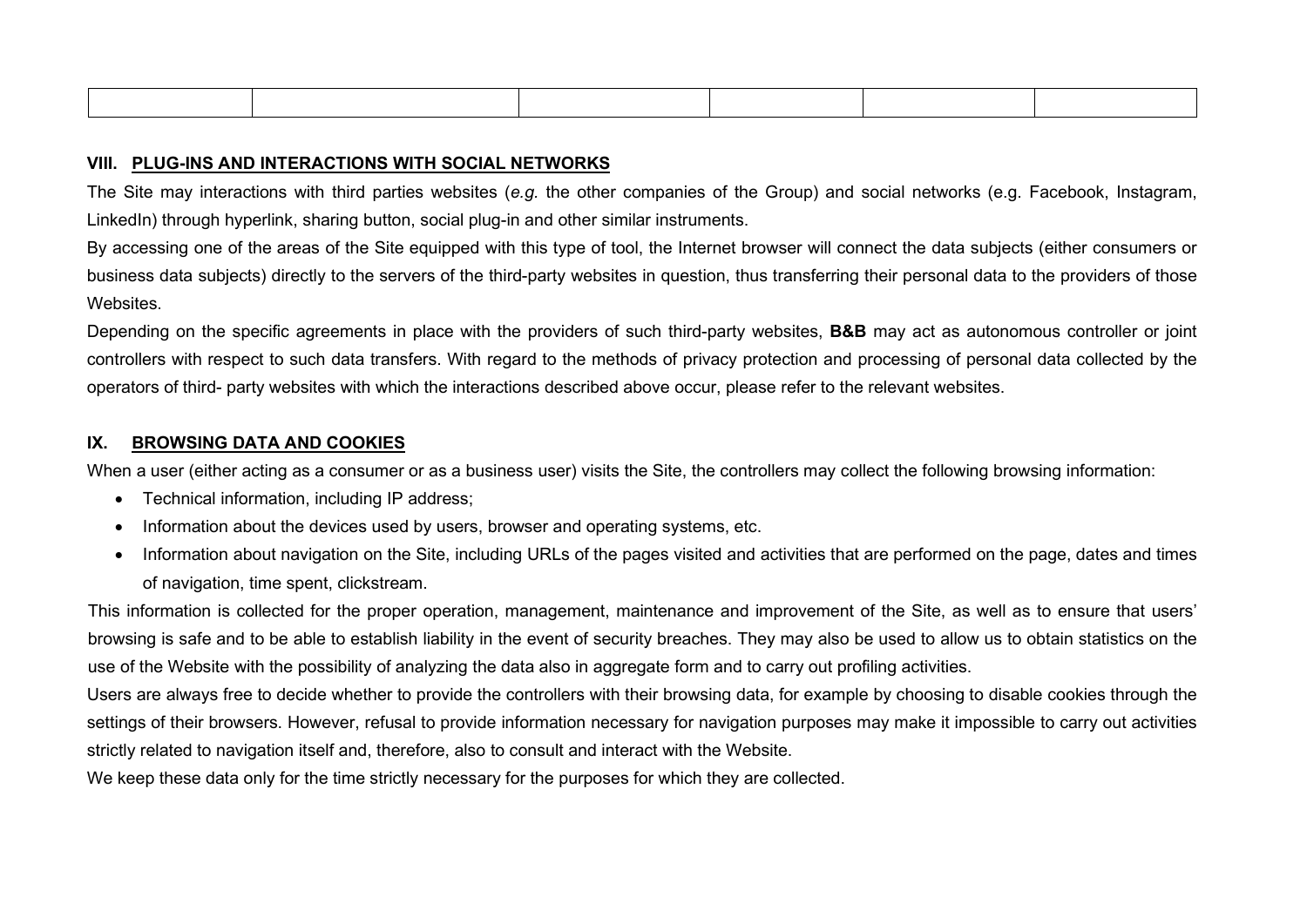Through the Website, navigation data is collected through the use of cookies. To learn more about how cookies work, and how to activate and deactivate them, please consult our cookie policy which is accessible through this Site.

## X. ADMINISTRATIVE AND SECURITY PURPOSES

This paragraph describes the processing operations carried out by Design Holding for the purpose of storing your Personal Data in the Group CRM Database for administrative purposes, including purposes aimed at ensuring the same level of network and information security.

| <b>Controllers</b>    | <b>Categories of data</b>                                       | <b>Purpose and legal</b><br>basis of the<br>processing                                                                                                                                                                                                                                                                                          | Source of data | <b>Consequences of</b><br>not providing data | <b>Retention period</b>                                                                                            |
|-----------------------|-----------------------------------------------------------------|-------------------------------------------------------------------------------------------------------------------------------------------------------------------------------------------------------------------------------------------------------------------------------------------------------------------------------------------------|----------------|----------------------------------------------|--------------------------------------------------------------------------------------------------------------------|
| <b>Design Holding</b> | Personal data<br>collected according to<br>the above paragraphs | <b>Storing your Personal</b><br>Data in the Group<br><b>CRM Database for</b><br>administrative<br>purposes, including<br>purposes aimed at<br>ensuring the same<br>level of network and<br>information security to<br>all Personal Data<br>individually collected<br>by the companies of<br>the Group<br>Legal Basis:<br>legitimate interest of | Data subject   | N/A                                          | The data will not be<br>stored for a period of<br>time exceeding those<br>indicated in the<br>precedent paragraphs |
|                       |                                                                 | the companies of the                                                                                                                                                                                                                                                                                                                            |                |                                              |                                                                                                                    |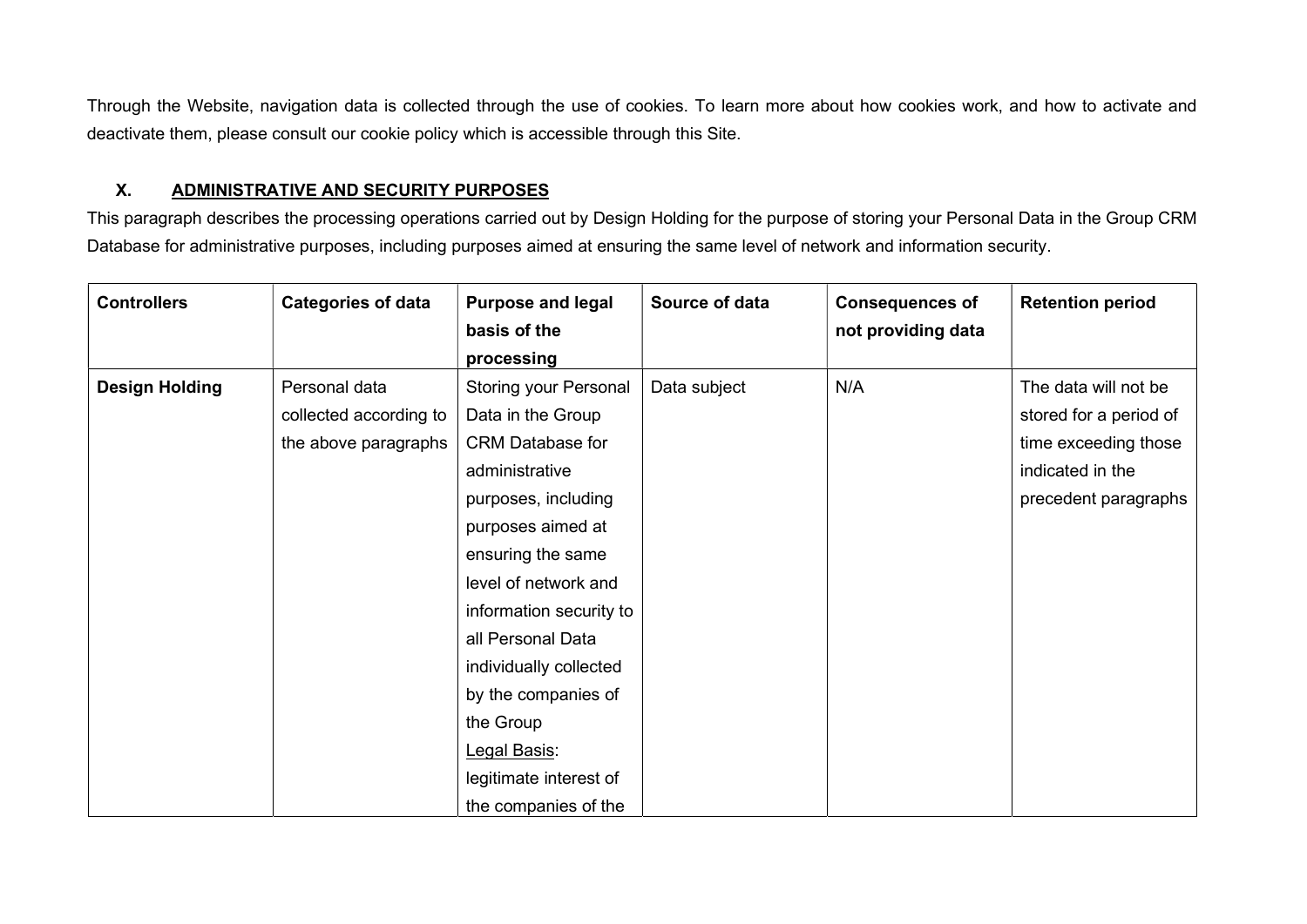|  | Group - Article 6(1)(f) |  |  |
|--|-------------------------|--|--|
|  | <b>GDPR</b>             |  |  |

## XI. WHEN YOU DIRECTLY CONTACT THE CONTROLLERS

This paragraph describes the processing activities carried out by B&B, Design Holding and the Joint Controllers for the purpose of dealing with your requests made when you contact us through the relevant contact channel provided through the Website.

| <b>Controllers</b>       | <b>Categories of data</b> | <b>Purpose and legal</b> | Source of data | <b>Consequences of</b> | <b>Retention period</b> |
|--------------------------|---------------------------|--------------------------|----------------|------------------------|-------------------------|
|                          |                           | basis of the             |                | not providing data     |                         |
|                          |                           | processing               |                |                        |                         |
| <b>B&amp;B</b>           | Personal information      | Deal with and provide    | Data subject   | Impossibility to deal  | Time necessary to       |
| <b>Design Holding</b>    | (e.g. name, surname)      | a feedback to your       |                | with your requests     | deal with and provide   |
| <b>Joint Controllers</b> |                           | requests                 |                |                        | a feedback to your      |
| (DH Group                | Contact details (e.g.     |                          |                |                        | requests*               |
| <b>Companies)</b>        | e-mail address,           | Legal Basis: consent     |                |                        |                         |
|                          | phone number, postal      | (provided with a clear   |                |                        | *Extension possible if  |
|                          | address)                  | affirmative action       |                |                        | necessary to comply     |
|                          |                           | while contacting us      |                |                        | with a legal obligation |
|                          | Information contained     | seeking information) -   |                |                        | or to defend a right    |
|                          | in your request and       | Article $6(1)(a)$ GDPR   |                |                        | before a competent      |
|                          | provided to the           |                          |                |                        | authority               |
|                          | controllers               |                          |                |                        |                         |

## XII. COMPLY WITH LEGAL OBLIGATIONS AND EXERCISE OF RIGHTS BEFORE COMPETENT AUTHORITIES

This paragraph describes the processing operations carried out by B&B, Design Holding and the Joint Controllers for the purpose of exercise of their rights before a competent authority or to comply with legal obligations imposed on them.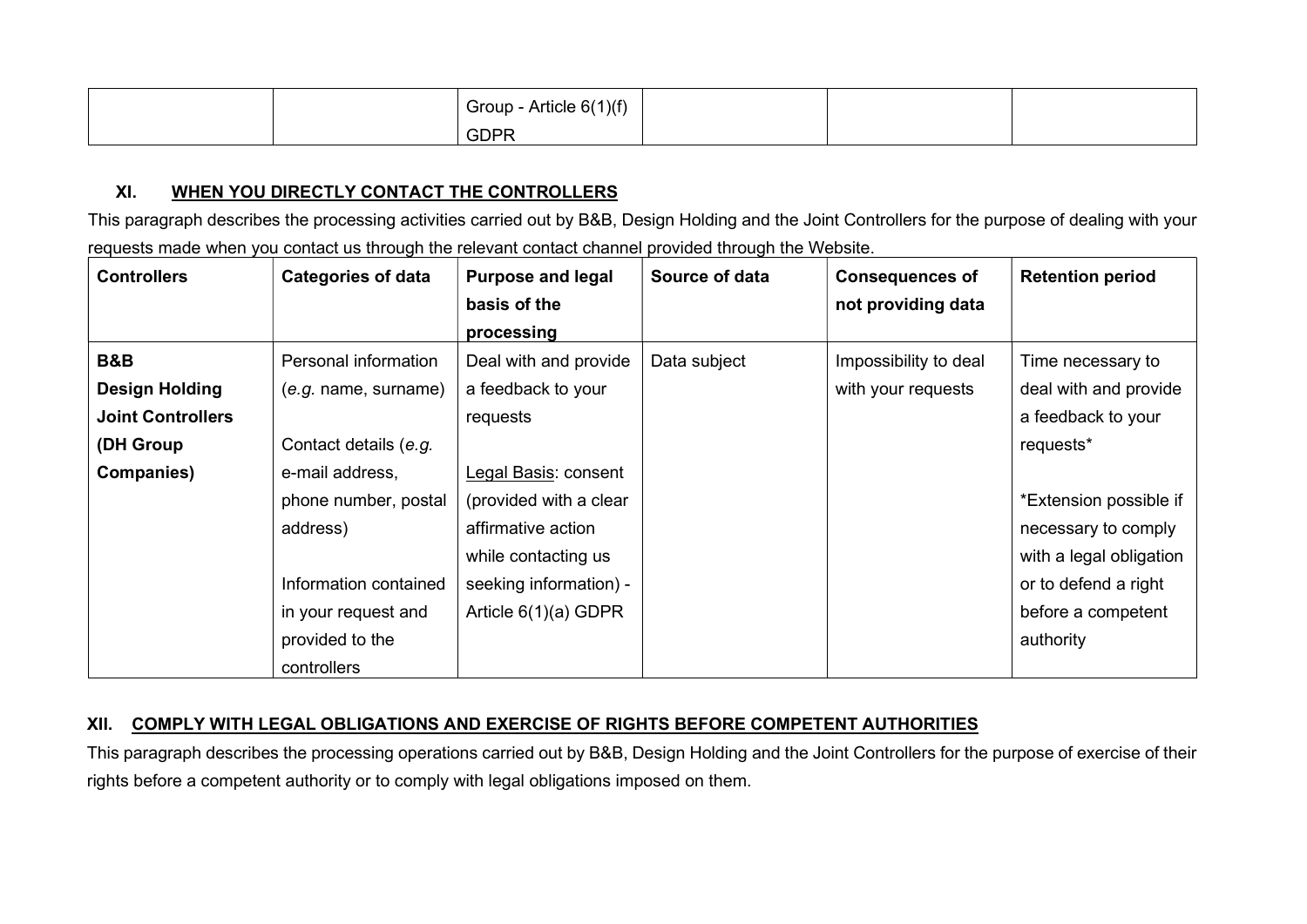| <b>Controllers</b>       | <b>Categories of data</b> | <b>Purpose and legal</b>  | Source of data | <b>Consequences of</b> | <b>Retention period</b> |
|--------------------------|---------------------------|---------------------------|----------------|------------------------|-------------------------|
|                          |                           | basis of the              |                | not providing data     |                         |
|                          |                           | processing                |                |                        |                         |
| <b>B&amp;B</b>           | Personal data             | Exercise and/or           | Data subject   | N/A                    | Time necessary for      |
| <b>Design Holding</b>    | collected according to    | defence of a right        |                |                        | the purpose of          |
| <b>Joint Controllers</b> | the precedent             | before a competent        |                |                        | exercise and/or         |
| (DH Group                | paragraphs and other      | authority (e.g. judicial, |                |                        | defend the specific     |
| <b>Companies)</b>        | data that can be          | administrative)           |                |                        | right involved*         |
|                          | suitable for the          |                           |                |                        |                         |
|                          | specific intended         | Legal Basis:              |                |                        | Extension possible if   |
|                          | purpose                   | legitimate interest of    |                |                        | necessary to comply     |
|                          |                           | the controller - Article  |                |                        | with a legal obligation |
|                          |                           | $6(1)(f)$ GDPR            |                |                        | or to defend a right    |
|                          |                           |                           |                |                        | before a competent      |
|                          |                           |                           |                |                        | authority               |
| <b>B&amp;B</b>           | Personal data             | Compliance with a         | Data subject   | N/A                    | Time necessary for      |
| <b>Design Holding</b>    | collected according to    | legal obligation          |                |                        | the purpose of          |
| <b>Joint Controllers</b> | the precedent             |                           |                |                        | complying with the      |
| (DH Group                | paragraphs and other      | Legal Basis: need to      |                |                        | legal obligation        |
| <b>Companies)</b>        | data that can be          | comply with a legal       |                |                        | concerned               |
|                          | suitable for the          | obligation - Article      |                |                        |                         |
|                          | specific intended         | $6(1)(c)$ GDPR            |                |                        |                         |
|                          | purpose.                  |                           |                |                        |                         |

## 4. WHO YOUR PERSONAL MAY BE DISCLOSED TO

When necessary for the purposes described in this Notice, your personal data may be disclosed to third parties as shown in this paragraph.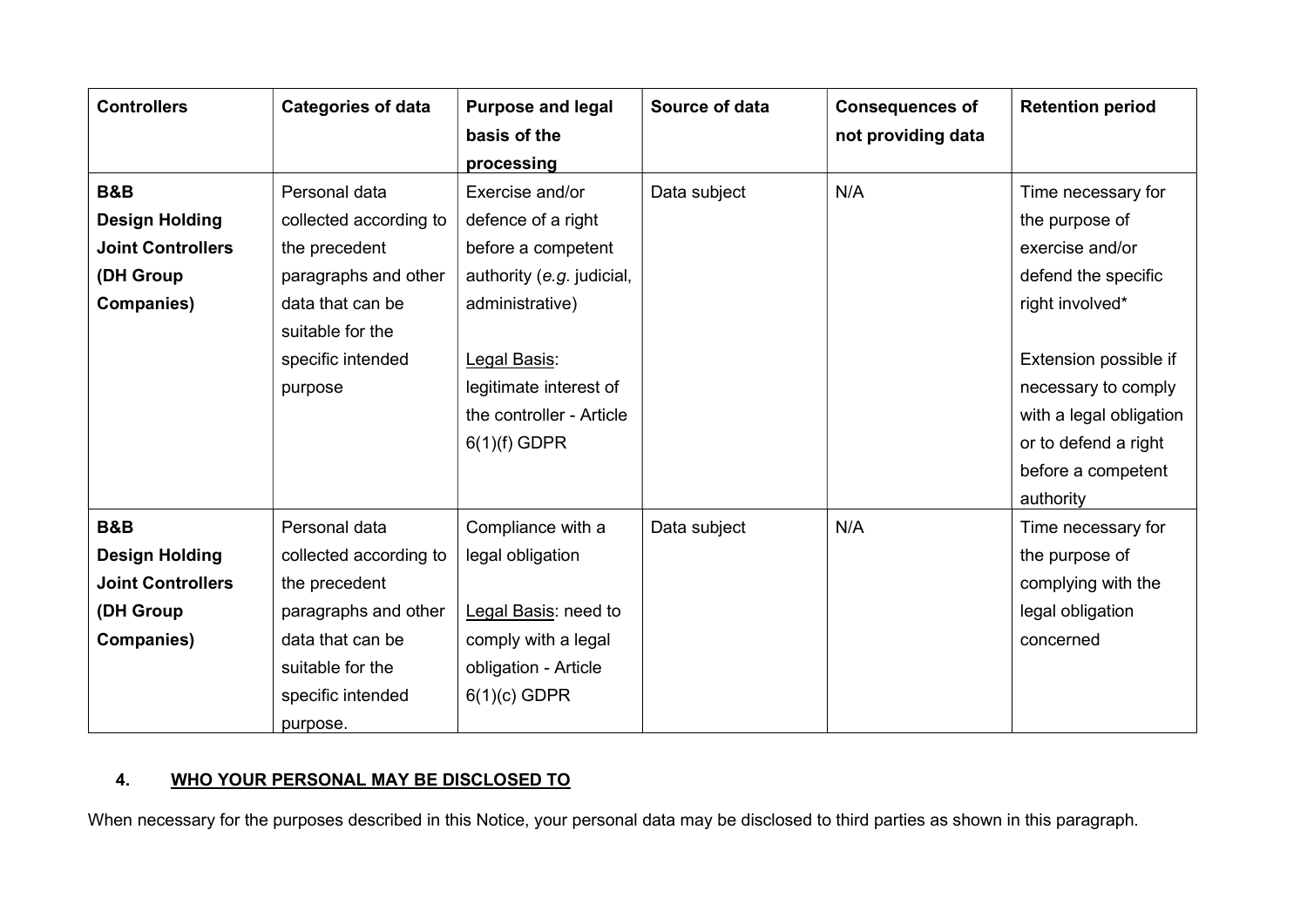## a) Data processors

B&B, the Joint Controllers and Design Holding, where applicable, have appointed third parties for the provision of services relating to the Site (e.g. webmaster, IT consultant and system integrator, e-commerce platform, CRM marketing platform, customer care service provider). Such third parties will process your personal data on behalf and under the instructions of B&B Italia S.p.A., Design Holding or the Joint Controllers pursuant to Article 28 GDPR.

These subjects have been selected among professionals who guarantee the implementation of appropriate technical and organizational measures, so that the processing is always carried out in compliance with applicable legislation and ensuring the protection of data subjects' rights.

## b) Other third parties

Your personal data might be disclosed to other third parties that would process it as autonomous controllers, such as:

- Carriers of products purchased through the Website.
- Providers of payment services or payment gateways/platforms used to purchase products through the Website (e.g. PayPal, credit card service providers, banks, financial intermediaries etc.).
- Third parties in the context of any mergers/acquisitions that may involve the Group, to the extent strictly necessary for the purposes of the transaction based on a legitimate interest, and in any event to the extent permitted by the applicable law.
- Professionals such as lawyers, auditors or accountants.
- Third parties such as judicial and/or administrative authorities, law enforcement agencies where necessary for the exercise or protection of rights of B&B and/or, where applicable, Design Holding as well as to comply with statutory obligations.

You may request more detailed information on those subjects to whom your personal may be disclosed by contacting us as indicated in the paragraph "How to contact the controllers".

## 5. TRANSFER OF PERSONAL DATA OUTSIDE THE EEA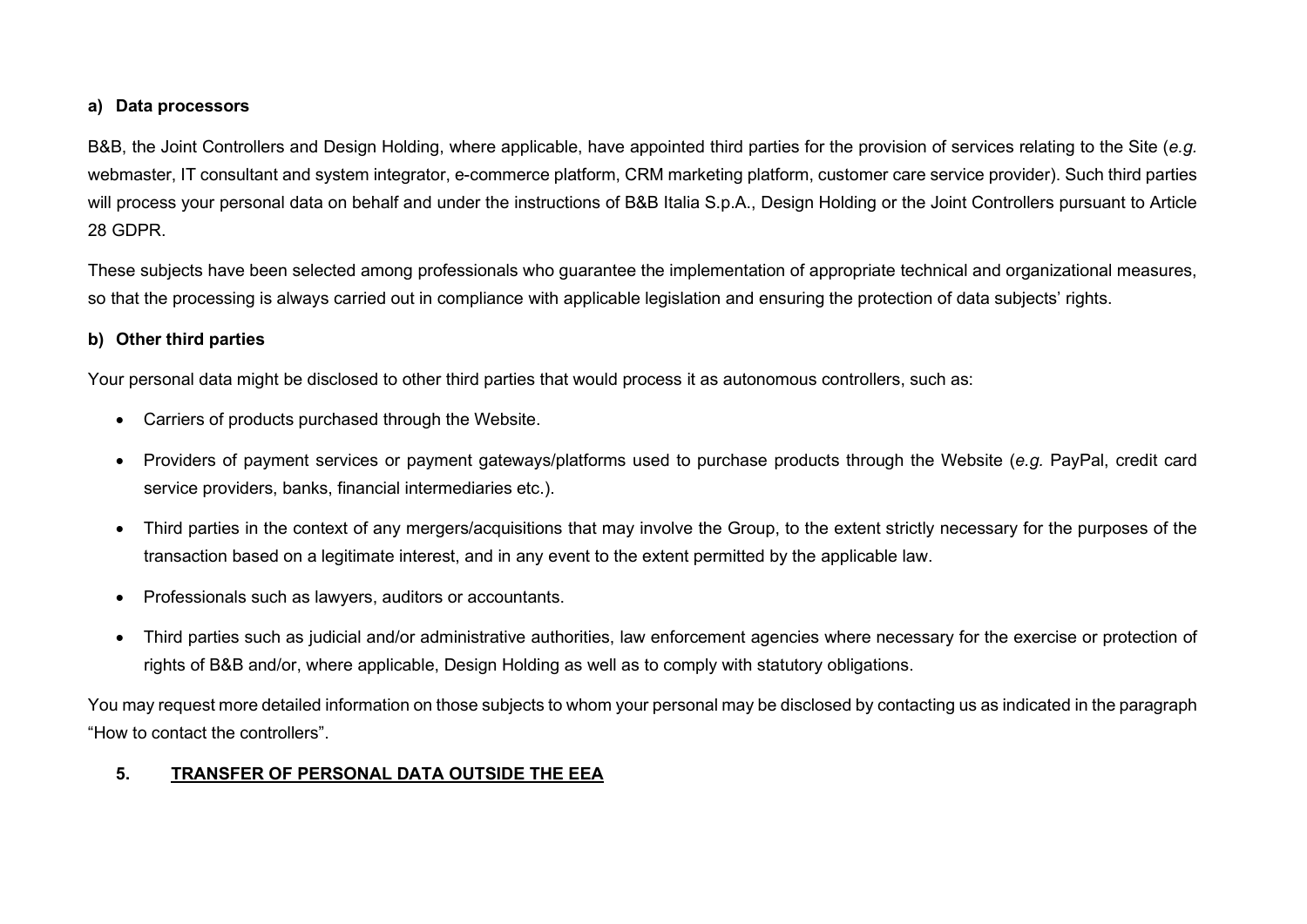For the purposes of the processing described in this Notice, your personal data may be transferred to countries outside the European Economic Area ("EEA"), which includes all Member States of European Union, Norway, Liechtenstein, and Iceland.

If that is the case, we ensure that all possible transfers outside the EEA will be made in such a way as to guarantee the full protection of your rights and freedoms. Namely, with regard to the third country to which the data is transferred, if no adequacy decision has been taken by the European Commission, the data transfers will be carried out by relying on an appropriate safeguard pursuant to Article 46 GDPR. Furthermore, a data transfer impact assessment considering the relevant legislation of the third country concerned will be always carried out in order to determine if your data would be actually protected in case of transfer outside EEA or if further security measures are necessary. Please note that Japan, the United Kingdom and Switzerland, countries in which some of the Companies of the Group are established, benefit from adequacy decisions of the EU Commission and therefore your data can be shared with those jurisdictions.

#### 6. YOUR RIGHTS

In accordance with the applicable legislation, and in particular with the provisions of the GDPR and other applicable laws, your rights in relation to the personal data that we process under this Notice are the following:

- Access: you can obtain information about the processing of your personal data and a copy of that personal data (art. 15 GDPR);
- Rectification: if you believe that your personal data is inaccurate or incomplete, you may request that such data be corrected or modified by following your instructions (art. 16 GDPR);
- Erasure: except as provided for by applicable laws, you have the right to request the erasure of your personal data, when: (i) the data are no longer necessary for the purposes for which they were collected and processed; (ii) you withdraw your consent to the processing if processing is based on your consent; (iii) you object to the processing for direct marketing purposes or to the processing carried out for other purposes and there are no overriding legitimate grounds to continue with the processing; (iv) your data are processed unlawfully; (iv) the erasure is required by law (art. 17 GDPR); (v) you are a child and your personal data have been collected in relation to the offer of information society services directly to you;
- Restriction: you may request the restriction of the processing of your personal data where: (a) you contest the accuracy of the personal data for the period necessary to verify their accuracy; (b) the processing is unlawful and you request the restriction of their use instead of erasure; (c) the controllers no longer needs the personal data for the purposes of the processing, but you require them for the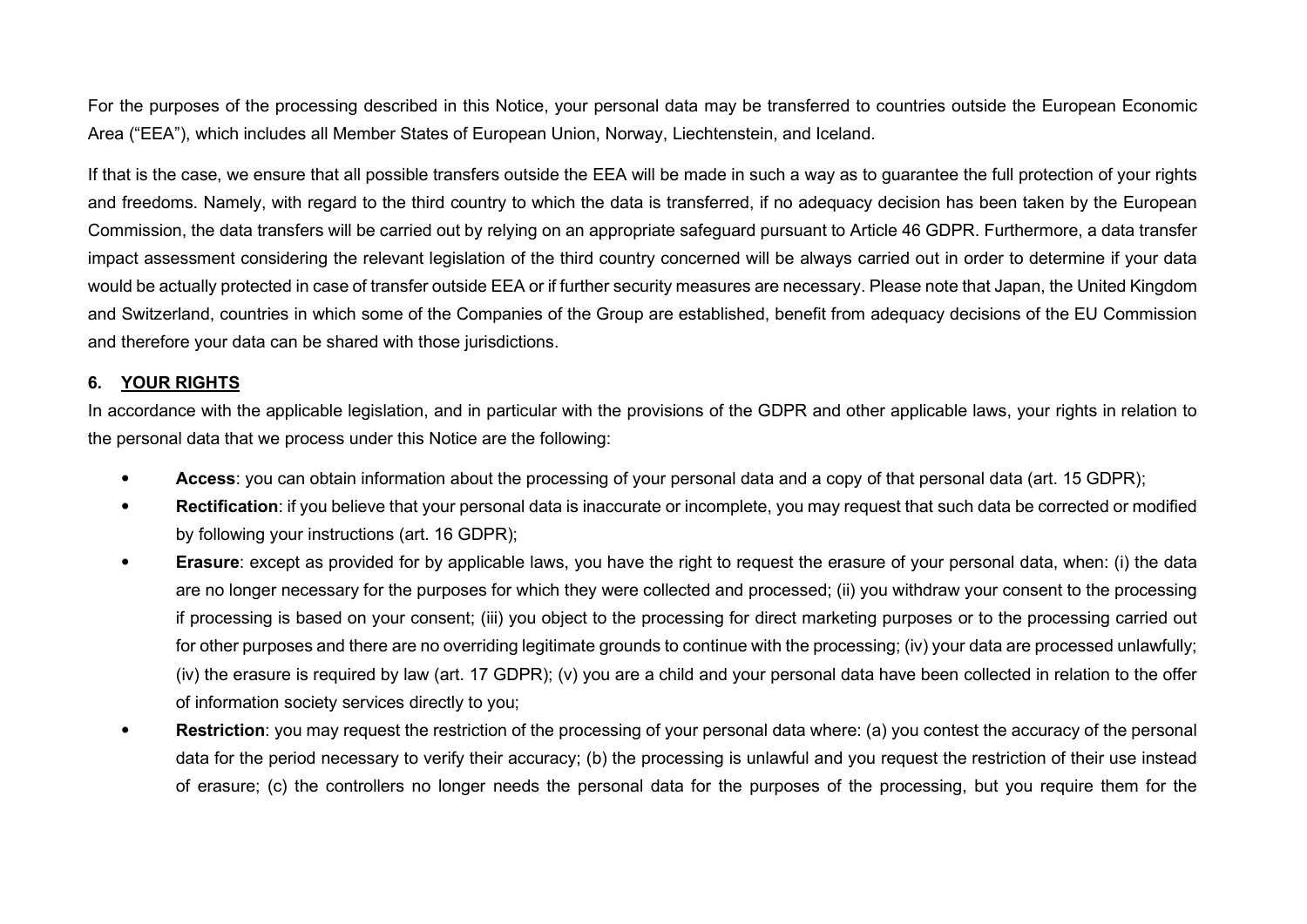establishment, exercise or defence of legal claims; (d) you have objected to processing pursuant to Article 21(1) pending the verification whether the legitimate grounds of the controller override yours (art. 18 GDPR);

- Object: on grounds relating to your particular situation, you have the right to object to the processing of your personal data based on the legitimate interest of the controllers (Article 6(1)(f) GDPR) and the controllers will continue to process your data only if there are compelling legitimate grounds for the processing which override your interests, rights and or for the establishment, exercise or defence of legal claims. Your right to object to direct marketing purposes is absolute and can be exercised at any time in the manner indicated in the "How to contact the controllers" section. Your objection to processing carried out through automated means is also valid for processing carried out with traditional means (art. 21 GDPR);
- Withdrawal of consent: if the processing of your personal data is based on consent, you have the right to withdraw your consent at any time (art. 7 GDPR);
- Data portability: where the processing is based on consent or on a contract and is carried out by automated means, you have the right to obtain in a structured format, commonly used and machine-readable format the personal data you provided us with and, where technically feasible, to have them transmitted to another data controller.

## 7. CHANGES TO THIS NOTICE

This Notice is subject to periodic updates. To this end, we indicate the last update date at the beginning of this Notice. If you have already submitted your personal data, any change that substantially affects the processing of personal data, will be communicated to you through the appropriate channels in order to ensure that you are effectively aware of the way your data is processed, with a view to full transparency of the processing operations and full and adequate protection of your rights.

## 8. HOW TO CONTACT THE CONTROLLERS

To exercise your rights, and for any query or clarification on how your personal data are processed and used pursuant to this Notice, you can contact:

#### a) for the processing operations for which B&B act as autonomous controller:

| Company           | <b>Contact details</b>        |
|-------------------|-------------------------------|
| B&B Italia S.p.A. | E-mail: privacy@bebitalia.com |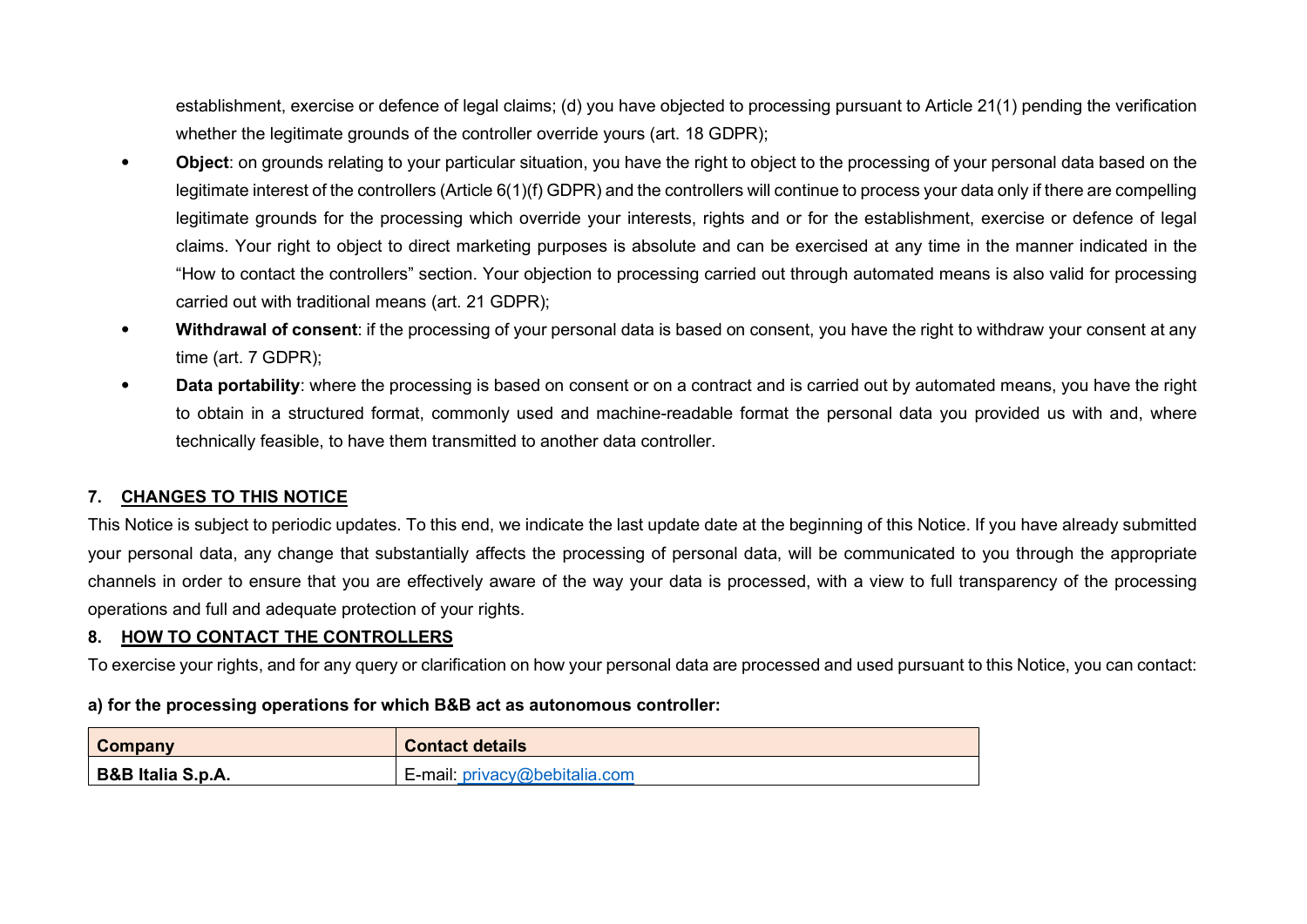b) for the processing operations for which Design Holding act as autonomous controller:

| Company                      | <b>Contact details</b>            |
|------------------------------|-----------------------------------|
| <b>Design Holding S.p.A.</b> | E-mail: privacy@designholding.com |

c) for the processing operations for which the Group companies act as joint controllers, the single point of contact identified below:

| Company               | <b>Contact details</b>                      |
|-----------------------|---------------------------------------------|
| Design Holding S.p.A. | E-mail: $\text{privacy}$ @designholding.com |

## 9. HOW TO EXERCISE YOUR RIGHTS

In order to protect your rights and your personal data, you may at any time decide to lodge a complaint with the competent supervisory authority or to bring an action before the competent national courts.

Anyway, the controllers always invite you to contact them first for any need relating to your personal data.

## ESSENCE OF THE JOINT CONTROLLERSHIP AGREEMENT PURSUANT TO ART. 26 (2) GDPR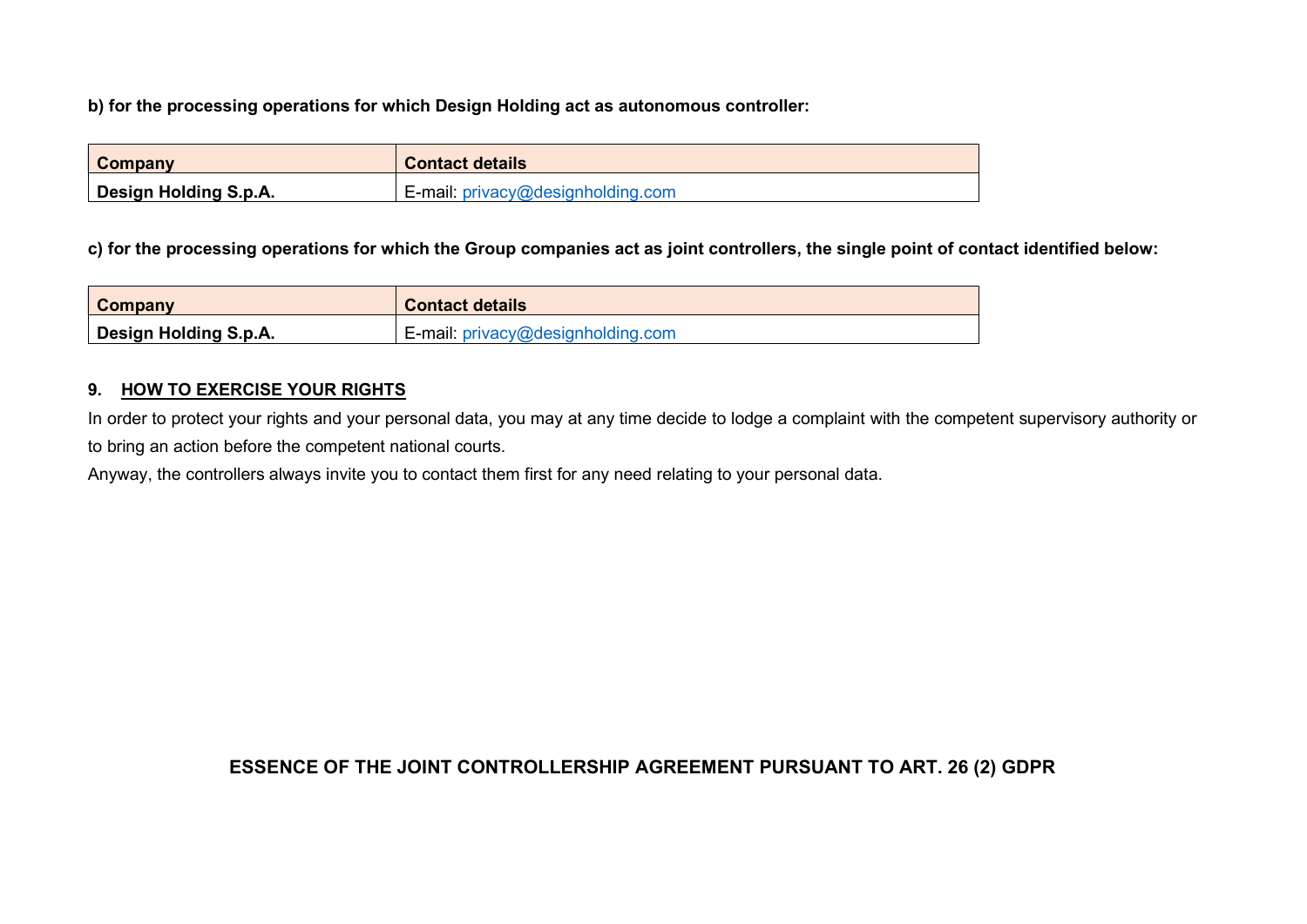This information is provided in accordance with Art. 26 (2) ("GDPR"). It describes the essence of the Joint Controllership Agreement pursuant to Art. (26) GDPR signed by the companies that are part of the Design Holding Group.

## 1- The Parties

The companies that are part of the Agreement are the following:

- Design Holding S.p.A. (VAT NUMBER IT10446470964), with registered office at Via Alessandro Manzoni, 38, 20121, Milano (Italy)
- Flos S.p.A. (VAT NUMBER IT00290820174), with registered office at Via Angelo Faini, 2, 25073, Bovezzo (Italy)
- **B&B Italia S.p.A. (VAT NUMBER IT07122350965),** with registered office at Via Durini, 14, 20122, Milano (Italy)
- Louis Poulsen A/S (VAT NUMBER DK59742817), with registered office at Kuglegårdsvej 19 DK-1434 København K, Copenhagen (Denmark)
- International Design Group S.p.A. (VAT NUMBER IT 10462810960), with registered office at Via Alessandro Manzoni 38 20121 Milano (Italy)
- D Studio Copenhagen ApS, with registered office at Kuglegårdsvej 13, DK-1434, Copenhagen (Denmark)
- Fashion Furniture Design S.p.A., with registered office at Via Alessandro Manzoni, 38, 20121, Milano (Italy)
- As well as the Affiliates of the above companies as listed in paragrah 1.2 of the privacy policy.

The Agreement is open to the adhesion by other companies that are or will in the future become part of the same group of Companies (currently Design Holding group).

2- Subject matter of the Agreement

Personal Data included in the Database can be processed: a) by each Brand, either singularly or collectively, for B2B marketing and profiling activities relating to the Brands of DH Group for what concern B2B customers (i.e. when an individual qualifies as an employee, collaborator, representative, owner or account in any capacity of our business customers (such as companies, professional firms and self-standing professionals) (the "B2B Joint Activities"); b) by the single Brand concerned, with the exclusion of Fashion Furniture Design S.p.A. and its affiliates, and Design Holding S.p.A. for B2C customers (i.e. when individuals qualify a non-professional end user) (the "B2C Joint Activities"). Notwithstanding the fact that Design Holding hosts and directly manages the database, the Parties jointly determine the means and purposes of the Joint Activities and shall therefore qualify as joint data controller pursuant to Article 26 of the GDPR. The Parties define every aspect relating to the performance and implementation (either by themselves or through third parties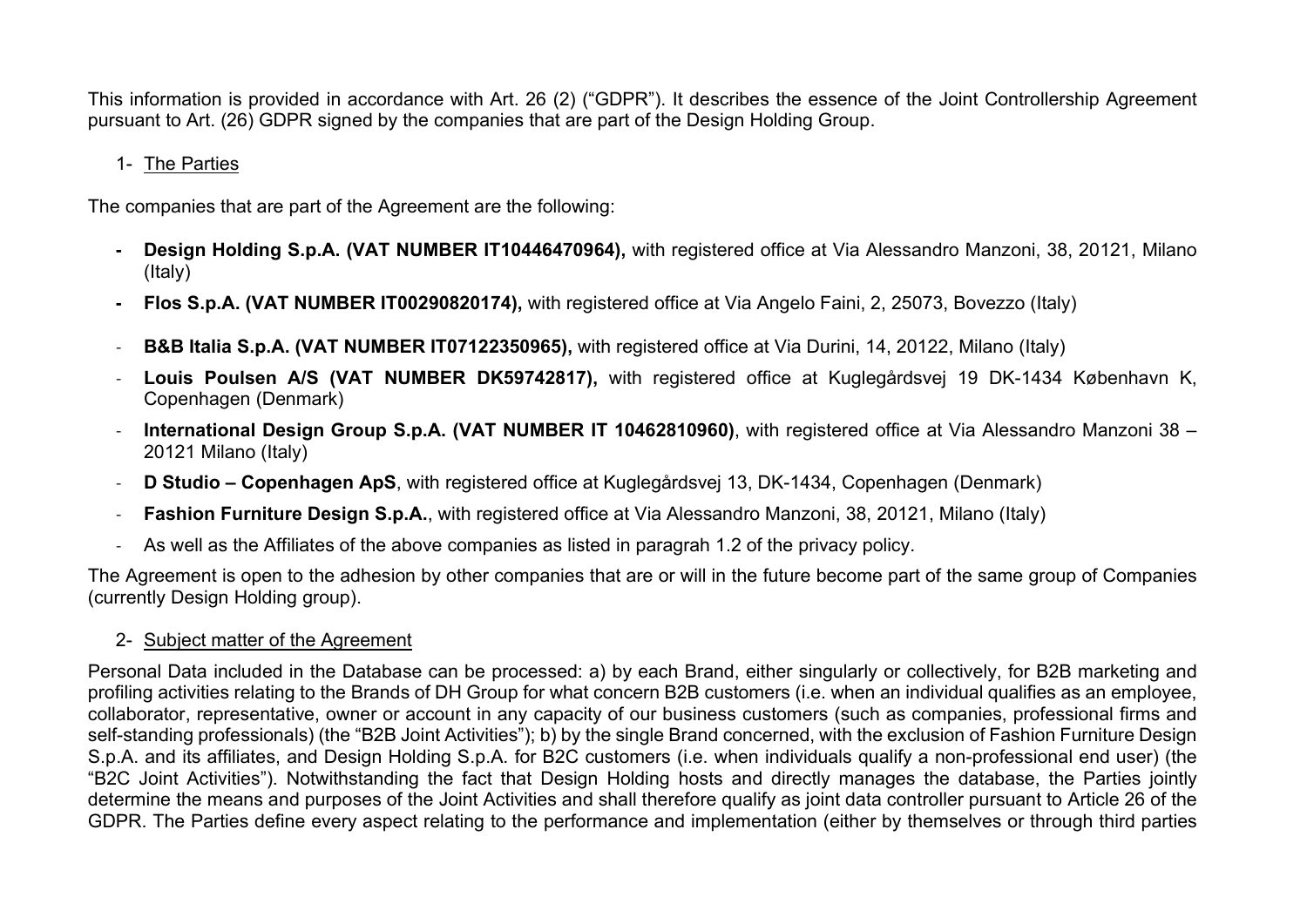appointed as Processors) of the Joint Activities, if necessary also through the conclusion of specific and additional written agreements detailing the personal data shared, the means, the purposes of the Joint Activities, the security measures to be adopted and the relevant technical standards.

The Parties acknowledge that, with regard to the processing activities of personal data different from the Joint Activities carried out under the Agreement each Party shall autonomously determine the purposes and means of processing. Therefore, in this respect, each Party shall qualify as autonomous Controller and it assumes separate responsibilities under applicable legislation.

## 3- General obligations of the Parties

The Parties will carry out the Joint Activities through computer, automatized and/or paper instruments in compliance with the principles of fairness, lawfulness, transparency, accuracy, integrity, data minimization and purpose and storage limitation, as well as in accordance with the provisions of the GDPR and the applicable data protection legislation.

The Parties guarantee the security and confidentiality of the personal data subject to the Joint Activities in light of the GDPR and applicable data protection legislation.

The Parties undertake to process the Personal Data falling under the Joint Activities only for the purposes for which they agreed and, also after the termination for any reason of the Agreement, not to use the Personal Data for different purposes, unless this is necessary for the fulfilment of legal obligations or for the protection of the Parties' rights before any competent authorities.

The Parties undertake to adopt all technical, logic and organizational security measures pursuant to Article 32 GDPR, in order to guarantee the protection of Personal Data processed under the Agreement and to ensure a level of security appropriate to the risks to the rights and freedoms of the Data Subjects.

Should this be necessary to ensure the proper carrying out of the Joint Activities, each Party shall undertake to adopt and sign with third parties - the Processors - specific contracts or other legal acts pursuant to Article 28 of the GDPR.

In case of a Personal Data Breach (as defined in Article 4(12) of the GDPR), or in the event that a Party has reason to suspect that such a breach may reasonably occur, it will notify the other Parties immediately and in any case within a maximum of 12 (twelve) hours from the moment in which it became aware of the breach or from the moment in which it became aware of information that would suggest the occurrence of such a breach. In this case, each Party undertakes to provide maximum cooperation and assistance in order to identify and implement all corrective measures to eliminate or in any case limit the effects of the breach as much as possible.

## 4- Transfer of Data outside EEA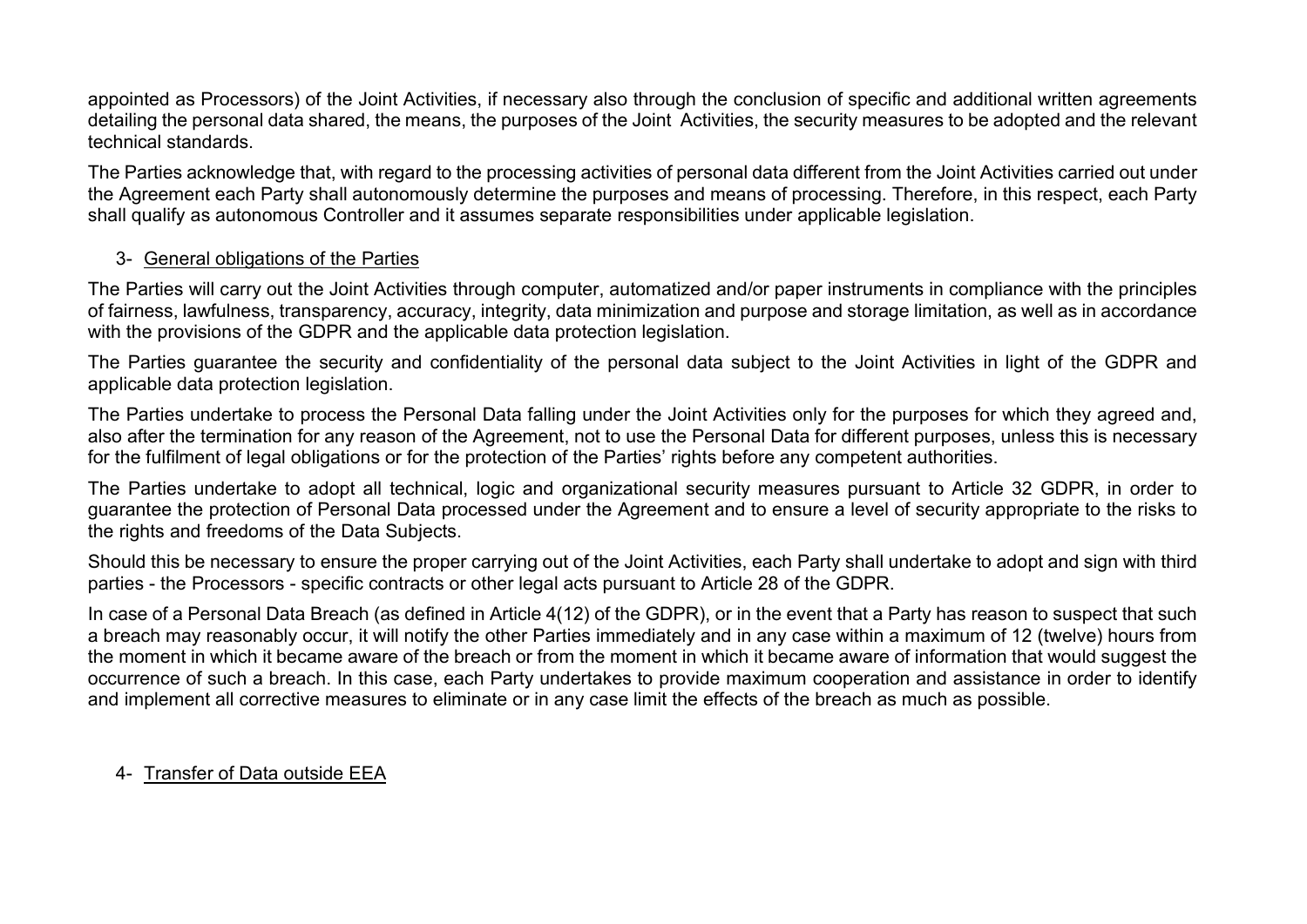The Parties acknowledge and agree that if the Personal Data processed under the Agreement should be transferred or processed – also through Processors or Sub-Processors – in a country located outside the European Economic Area ("EEA") for which no adequacy decision has been issued by the European Commission, they shall resort to one of the mechanisms provided for by Articles 46 ff GDPR. In particular, the Parties shall resort to the standard clauses for the transfer of personal data to third countries approved by the European Commission, as well as assess the actual level of protection of personal data ensured to the Data Subjects in the aforementioned country. The Parties shall take into account both the mechanisms pursuant to Articles 46 ff GDPR concretely adopted and the legislation of that third country of destination, and adopt, if necessary, additional security measures aimed at the protection of personal data, such as cryptography.

## 5- Rights of the Data Subjects/Single Point of Contact

The Parties have designated a single contact point of contact for the exercise of the Data Subjects rights pursuant to Articles 15-22 GDPR, this being Design Holding S.p.A., that can be contacted at the following e-mail address: privacy@designholding.com (the "Leading Party").

Notwithstanding the foregoing, Data Subjects may validly contact each of the Parties in order to enforce their rights with respect to the Joint Activities and each Party shall comply with the same procedure established by the Parties for the management of Data Subjects' requests. If necessary, the Party who first receives the request (the "Receiving Party") shall communicate it to the other Parties within 3 working days, sending them a copy, in order to collaborate actively to give timely feedback to these requests and agree on the actions to be taken in accordance with the provisions of paragraph 3 below.

All requests made by the Data Subjects to enforce their rights must be delivered in a manner that allows the verification of the identity of the relevant Data Subjects (e.g. by means of a named email address) and the identity of persons that they may appoint as their representative.

The Receiving Party shall provide the Data Subjects with information on action taken on their requests without undue delay and in any event within 1 (one) month of receipt of the request. That period may be extended by 2 (two) further months where necessary, taking into account the complexity and number of the requests. The Receiving Party shall inform the Data Subjects of any such extension within 1 (one) month of receipt of the request, together with the reasons for the delay. Each response should be agreed upon in advance by the Parties before being provided. Where possible, the Receiving Party shall provide all feedbacks to the Data Subjects on privacy matters from dedicated e-mail account.

6- Liability